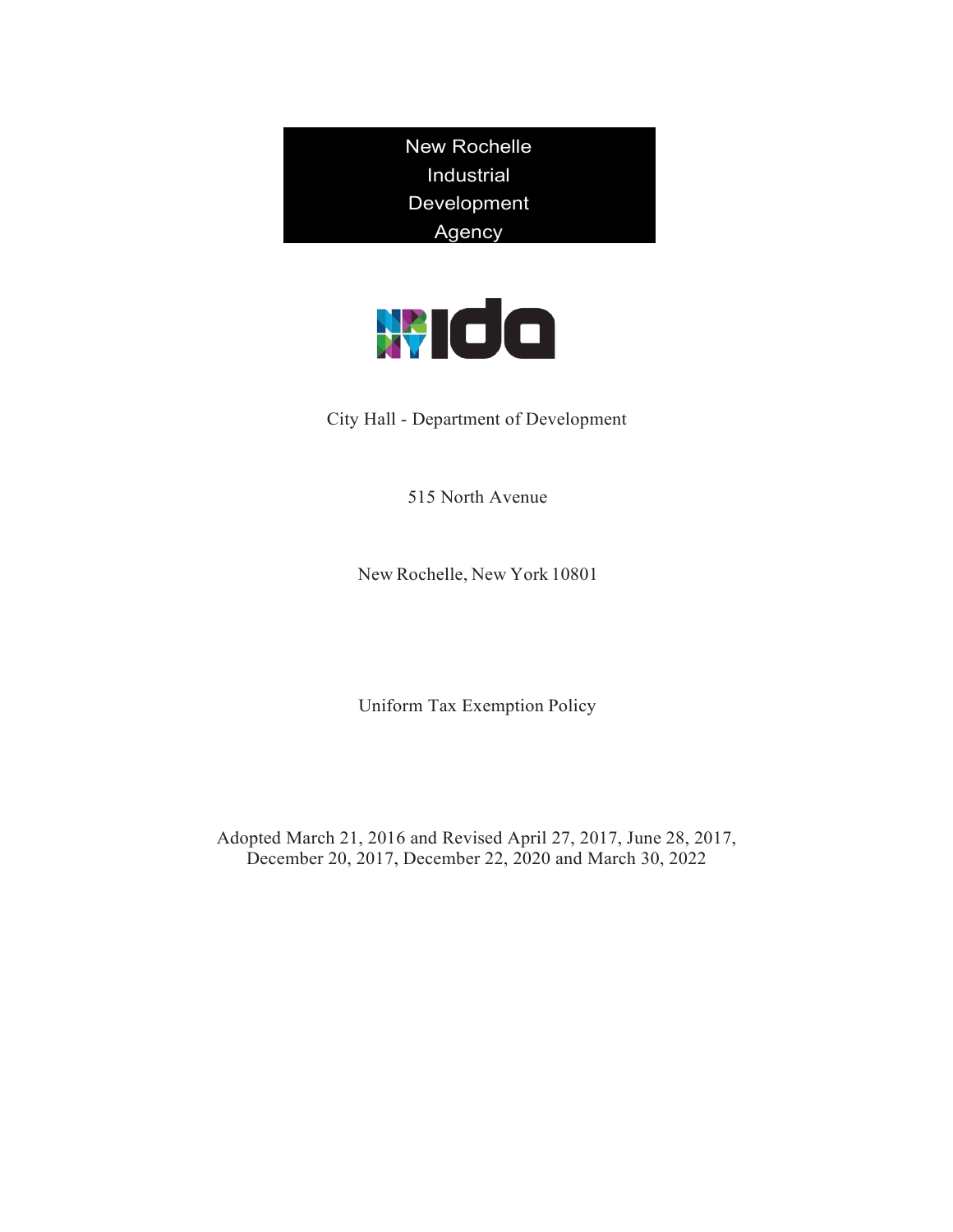

## TABLE OF CONTENTS

| SECTION 4 -TRANSFERS OF PAYMENT-IN-LIEU-OF-TAX ("PILOT") |  |
|----------------------------------------------------------|--|
|                                                          |  |
|                                                          |  |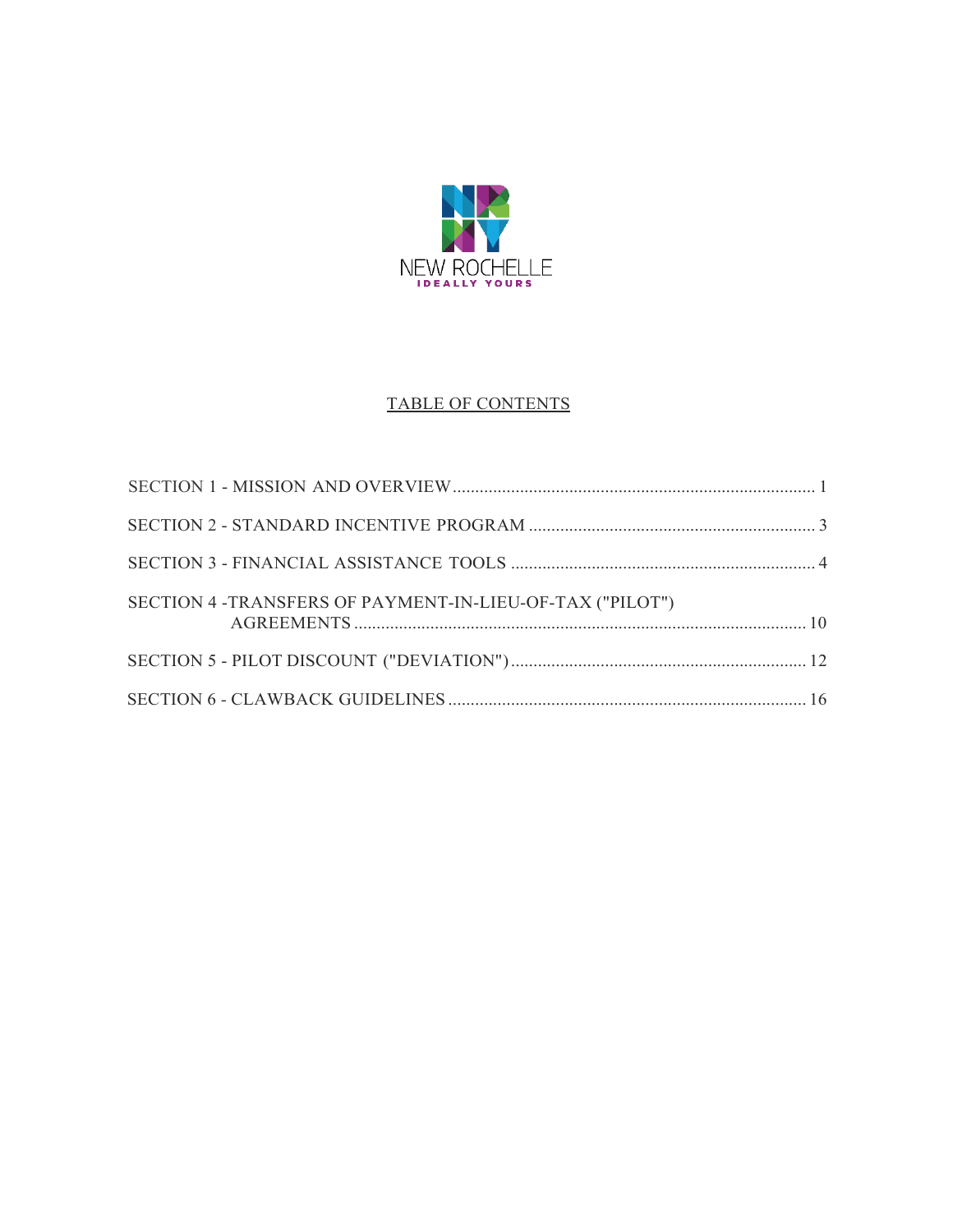### **Uniform Tax Exemption Policy (UTEP) New Rochelle Industrial Development Agency**

*"UTEP" stands for Uniform Tax Exemption Policy, which is a policy "blueprint" designed to outline the types of development incentives offered by the City of New Rochelle (the "City'') through its Industrial Development Agency, prescribe how these incentives will be applied, and dictate when and how they may be expanded upon should the public objectives of the City be pursued or modified, suspended and/or recaptured.*

### <span id="page-2-0"></span>**SECTION 1** - **MISSION AND OVERVIEW**

### **NRIDA Mission**

The mission of the New Rochelle Industrial Development Agency (the "NRIDA") is to provide business support through financial assistance and tax incentives to eligible projects in order to promote economic vitality and prosperity, as well as recreational opportunities for the entire New Rochelle community.

### **Statutes Authorizing IDAs**

Industrial Development Agencies ("IDAs") are formed under and governed by Article 18-A of the New York State General Municipal Law (the "IDA Act") as public benefit corporations. IDAs, as local authorities, actively promote, encourage, attract and develop job and recreational opportunities and economically sound commerce and industry in cities, towns, villages and counties throughout New York State. The NRIDA is further authorized under the Charter of the City.

### **State Statute Authorizing UTEPs**

Section 874 of the IDA Act requires an industrial development agency to establish a Uniform Tax Exemption Policy (the "UTEP") applicable to grants of financial assistance and providing guidelines for the claiming of real property, mortgage recording, and sales tax exemptions. IDAs are also required to establish a procedure for deviation from the UTEP for projects not meeting the standard criteria.

## **Policy**

The policy of the NRIDA is to grant applicants exemptions from sales and use taxes, mortgage recording taxes and real estate tax abatements, as described below. The NRIDA may, as part of its standard policy, grant enhanced benefits on a case-by-case basis, after following the process for deviation, for projects expected to have a significant economic impact on the City, as determined by the NRIDA's members. The NRIDA acknowledges that previous models of development, e.g., heavy manufacturing projects, may no longer be likely in the City, but the NRIDA can assist in achieving other development goals such as housing, commercial, retail, adaptive re-use projects, etc., that might be a better fit for the City's economic, land use and zoning needs and landscape, as a first-tier, inner ring suburban community.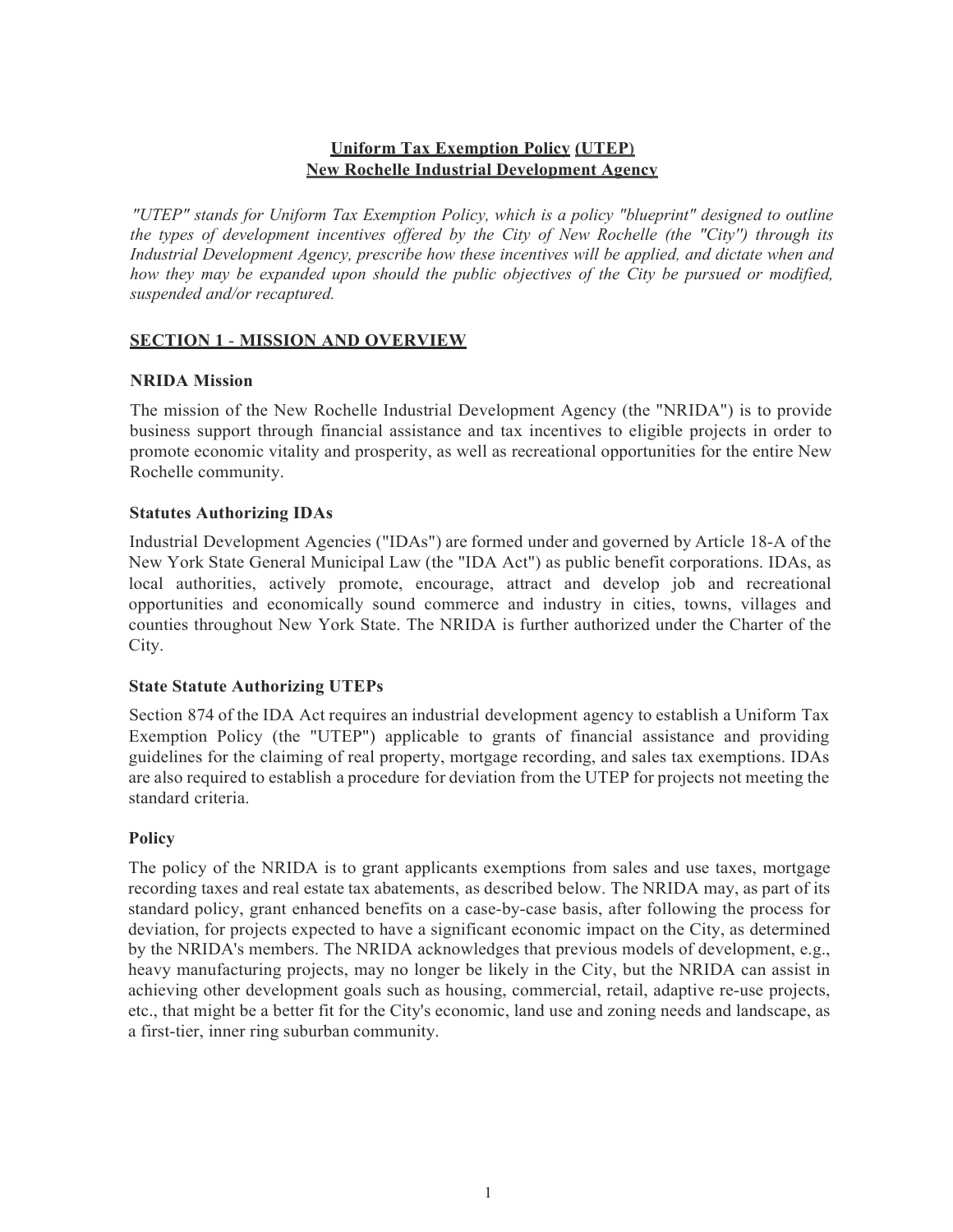The UTEP seeks to address the goals and objectives of the City by giving greater consideration to projects that adhere to the tenets of its policy documents, such as the:

- City's Comprehensive Plan, as the same may be updated, amended or supplemented;
- Local Waterfront Revitalization Plan, as the same may be updated, amended or supplemented;
- HUD Consolidated Plan;
- City's Sustainability Goals;
- City's Social Equity Policies;
- Arts and Cultural District Master Plan;
- Zoning Code, including the Downtown Overlay Zone and the Cultural District Extension Overlay Zone (a/k/a "New Rochelle Arts and Cultural District"); and
- Others enacted, approved or ratified by the New Rochelle City Council.

As the Comprehensive Plan creates a blueprint for the future development and preservation of a community, the UTEP is intended to assist the City in attaining these goals through financial assistance measures. It is important to ensure that the City has the tools in place to reflect current conditions. The UTEP supports and helps implement projects that have been vetted by the City's boards, committees and City Council, that have gone through the State Environmental Quality Review process and that complement the Comprehensive Plan as a policy guide which ascertains that investments made in neighborhoods help residents lead safe, affordable, and productive lives; that the buildings we invest in are energy efficient; and that the growth of our region strengthens the local economy and provides opportunities for all residents.

### **Social Equity Program**

All Projects shall demonstrate that 15% of the Project's total costs comes from: a) local hire; or b) union labor; or c) Women or Minority-Owned Business Enterprises (WMBEs). Projects which fail to meet these requirements shall be assessed a compliance penalty of \$30 per Net Square Foot. Penalties per square foot shall be reduced by the percentage of these requirements actually met by each project.

### **UTEP Policy & Purpose - designed to carry out NRIDA mission**

### **Program Objectives**

The purpose of the NRIDA is to serve as an economic development tool--often in conjunction with other financing and economic development programs--to provide support to projects for industrial, commercial, research, qualified retail, rental residential (including artist live/work space), educational, health-related, tourism, cultural and other businesses in order to offer economic incentives to New Rochelle businesses. It furthermore seeks to stimulate desirable economic development in the City in order to create and retain quality employment opportunities and to strengthen the local tax base. Its support consists of serving as a vehicle for medium and long term, low interest, financial assistance for capital projects through the issuance of Industrial Revenue Bonds (IRBs) and other incentives. Eligible costs include: acquisition, construction, expansion, rehabilitation, and purchase of equipment.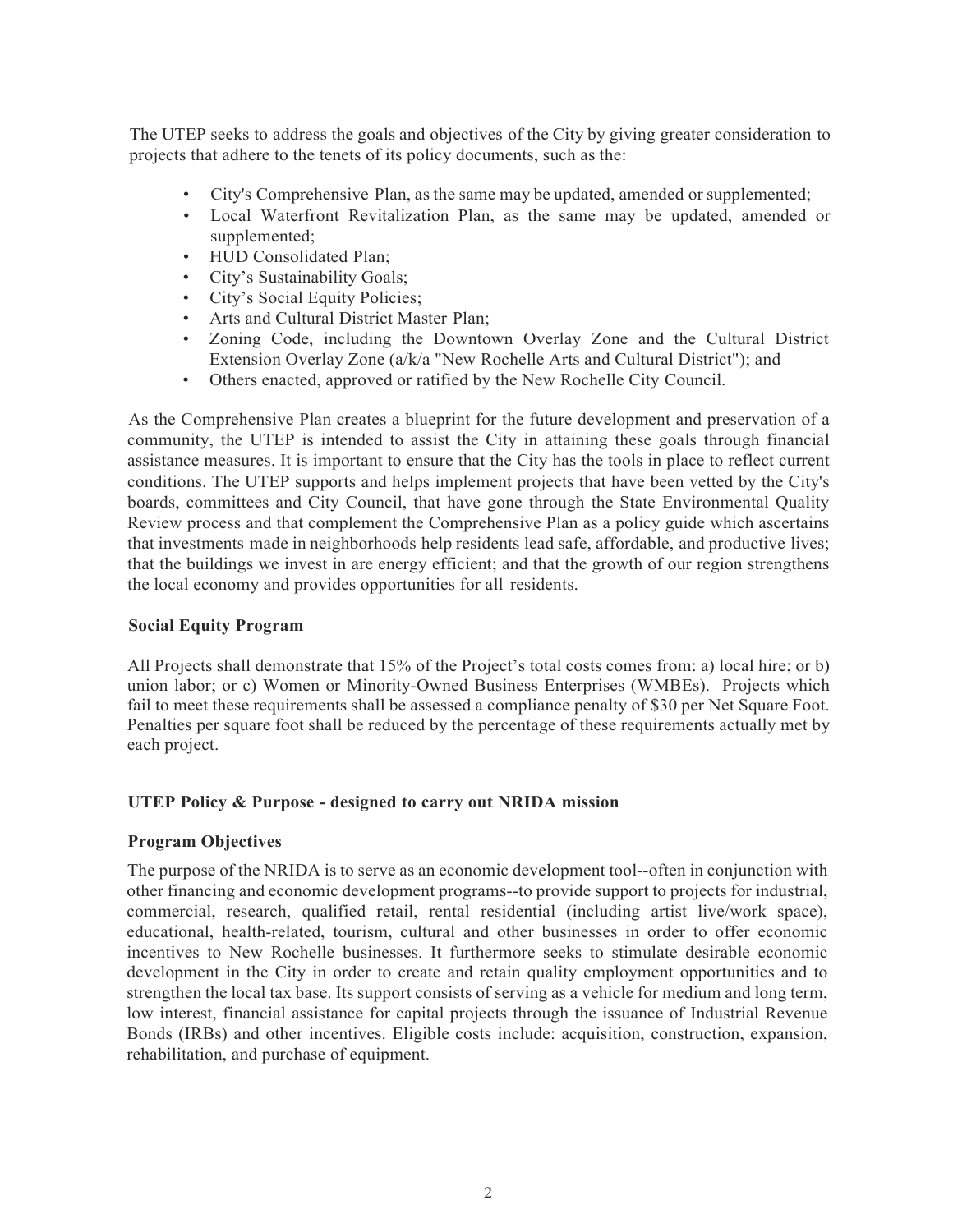### **Financial Assistance**

IDAs provide four basic forms of financial assistance (collectively, "Financial Assistance") through tax incentives to qualified applicants in order to promote the economic welfare, prosperity and recreational opportunities for residents of a municipality:

- Mortgage recording tax exemption;
- Sales and use tax exemption (as related to the construction of a project);
- Real property tax reduction via a payment-in-lieu-of-taxes ("PILOT") phased in to full assessment over the duration of the project term; and
- Lower interest rates for debt incurred as part of the Project.

All four instruments will be evaluated to assist the NRIDA in optimizing the incentive package not solely for the applicant, but also for the City (e.g., sales tax exemption may be less costly than a PILOT; mortgage recording tax exemption may be less costly to City than other incentives but still offer value to an applicant).

## <span id="page-4-0"></span>**SECTION 2 - STANDARD INCENTIVE PROGRAM**

### **Standard Incentive Program for Commercial and Residential Rental Development/Minimum Thresholds**

In making the discretionary decision to provide any Financial Assistance, the NRIDA will first:

- Determine if there is a qualified project ("Project") according to the IDA Act eligible categories (e.g., industrial development such as manufacturing, re-manufacturing, assembly, processing, product research and non-industrial development such as warehouse, wholesale/distribution, qualified retail, office, hotel, general commercial, rental residential (including artist live/work space), etc.) which is consistent with the City's Zoning Code definitions (see Glossary Appendix); and
- Consider the following criteria to determine if a standard incentive programhas been met:
	- 1. an assessment by the NRIDA of all material information included in connection with the NRIDA's Uniform Application for financial assistance, as necessary to afford a reasonable basis for the decision by the NRIDA to provide financial assistance for the Project;
	- 2. a written cost-benefit analysis by the NRIDA that identifies the extent to which a Project will create or retain permanent, private sector jobs; the estimated value of any tax exemptions to be provided; the amount of private sector investment generated or likely to be generated by the proposed Project; the likelihood of accomplishing the proposed Project in a timely fashion; and the extent to which the proposed Project will provide additional sources of revenue for municipalities and school districts; and any other public benefits that might occur as a result of the Project;
	- 3. a statement by the applicant that the Project, as of the date of the application, is in substantial compliance with all provisions of the IDA Act, including, but not limited to, the provisions of Section 859-a and Section 862(1) thereof;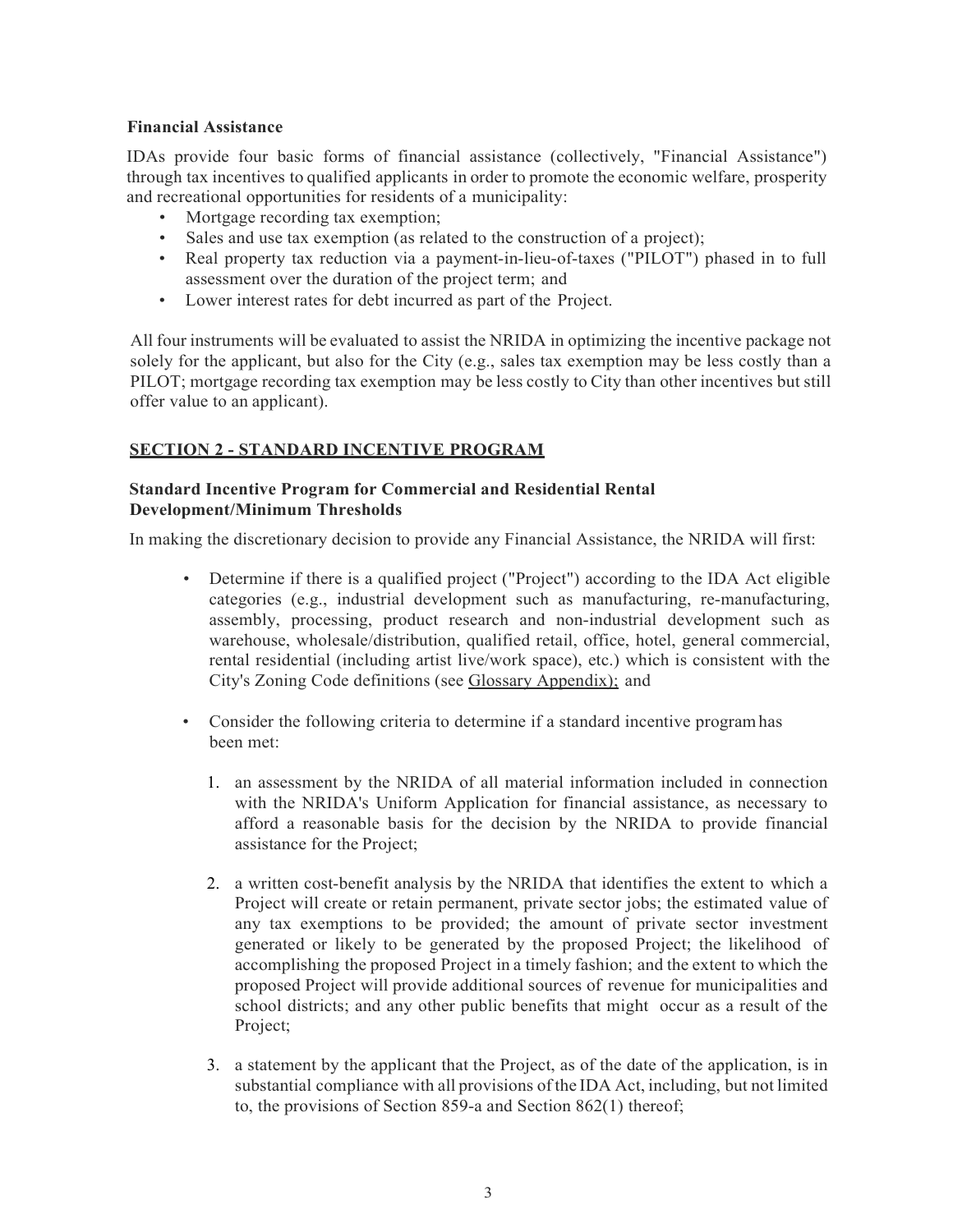- 4. if the Project involves the removal or abandonment of a facility or plant withinthe state, notification by NRIDA to the chief executive officer or officers of the municipality or municipalities in which the facility or plant was located;
- 5. whether Financial Assistance is required to induce the Project and "but for" such assistance, the Project could not move forward, or a statement from the applicant as to why the NRIDA should provide Financial Assistance;
- 6. geographic location of Project (e.g., downtown, transit-oriented-development radius, distance within urban interstate highway (I-95) exit, West End, waterfront, Urban Renewal Area, Community Development Block Grant Target Area, New Rochelle Arts and Cultural District);
- 7. the estimated value of any other benefits that the City may be providing;
- 8. the impact of the proposed Project on existing and proposed businesses and economic development projects in the vicinity;
- 9. the effect of the proposed Project on the environment;
- 10. the extent to which the proposed Project will require the provision of additional services, including, but not limited to, additional educational, transportation, police, emergency medical or fire services;
- 11. the extent to which the proposed Project will provide additional sources of revenue for municipal and school district;
- 12. whether the Project will use an apprenticeship program approved by the New York State Department of Labor;
- 13. the financial feasibility of theProject;
- 14. where the Project involves an industry or activity which the Cityseeks to develop, retain and foster in accordance with the City's policy documents; and
- 15. public support for, or opposition to, the proposed Project.

#### <span id="page-5-0"></span>**SECTION 3** - **FINANCIAL ASSISTANCE TOOLS**

#### **Mortgage Recording Tax Exemption**

Whenever a county clerk records a mortgage in New York State, the mortgagor must pay a .75% to 1.5% (of the mortgaged amount) mortgage recording tax. The NRIDA may, however, in its discretion qualify an applicant for a mortgage recording tax exemption. As of the date of adoption of this UTEP, the mortgage recording tax in Westchester County is 1.30% of the principal amount of the mortgage. *Please note. however,* that as of July 1, 2017, the NRIDA will no longer be able to grant an exemption for that portion of the mortgage recording tax which is payable to the Metropolitan Transportation District (the "MTA''). As of the date of adoption of this UTEP, the MTA portion of the mortgage recording tax is 0.30%.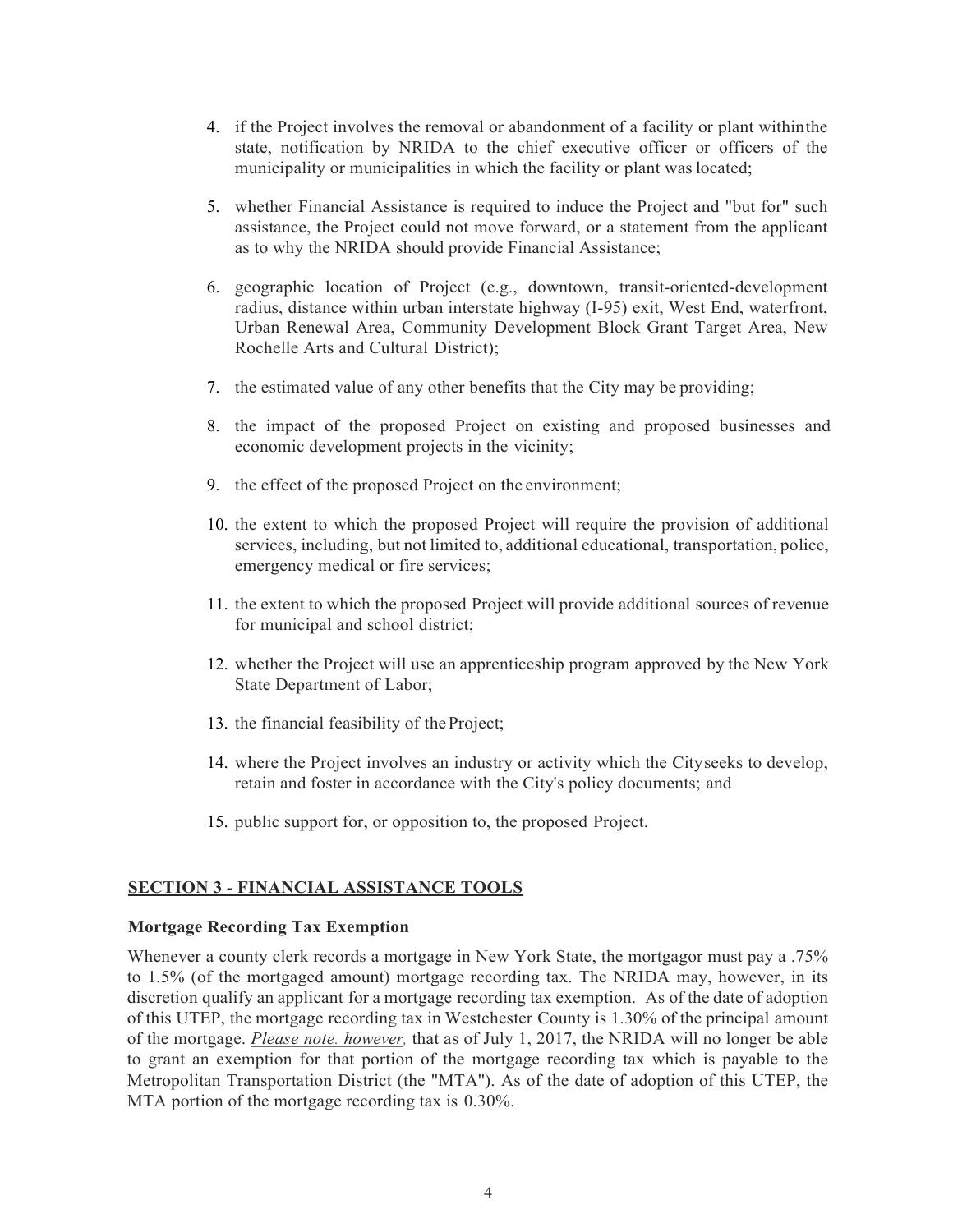### **Sales and Use Tax Exemption**

The sales and use tax in New York State generally ranges from 7% to 8.75% (as of the date of adoption of this UTEP, the sales and use tax in the City is 8.375%). Under Section 874 of the IDA Act, all purchases made by an IDA or its agents are exempt from the sales and use tax. The exemption is generally limited to the construction, reconstruction or installation period and cannot cover ongoing operational costs. Depending on the size of the project, the cost savings for the applicant under this arrangement can be significant. The NRIDA may, in its discretion, qualify an applicant for an exemption from sales and use taxes and/or limit, increase or decrease the amount thereof.

## **Real Property Tax Abatement**

In New York State, property owners pay a real property tax based on the assessed value of the land and of the improvements to a site. Any real property owned or controlled by an IDA is not subject to ad valorem real property taxes. However, real property owned or controlled by an IDA continues to be subject to special assessments and user fees. When an IDA takes title to or a leasehold interest in real property, the property becomes 100% exempt from ad valorem real property taxes. To accommodate the needs of the local taxing jurisdictions, however, the NRIDA generally negotiates a Payment-In-Lieu-Of-Tax Agreement ("PILOT Agreement") with the applicant. Each Project receiving an abatement will be subject to a PILOT Agreement in a form acceptable to the **NRIDA.**  The NRIDA will then direct, or receive and forward, these payments-in-lieu-of-taxes ("PILOT") to the affected taxing jurisdictions. IDAs generally limit the period an exemption is in effect with the assumption that the abatement generally results in more revenue for the taxing jurisdictions than was generated by the property before the IDA's involvement. The NRIDA may require the establishment of a PILOT mortgage ("PILOT Mortgage") as a condition in order to secure the position of the PILOT payments versus other secured and unsecured claims. The purpose of a PILOT Mortgage is to secure unpaid PILOT payments with a lien against the real estate, thus making the PILOT Agreement a secured obligation. The NRIDA may negotiate alternative forms of collateral to insure payments under the PILOT Agreement.

## **Terms**

It is the NRIDA's standard policy to limit PILOT terms as follows:

## **Projects Located Outside Downtown Overlay District**

- 10-year PILOT Agreement term for all commercial, mixed-use or large residential rental projects; and
- 15-year PILOT Agreement term for affordable, rental housing projects (consistent with the length of tax credit financing requirements).

The NRIDA's basic policy provides for a graduated schedule of abatement applicable to County, City and School taxes. The NRIDA will consider Project factors when determining the amounts to be paid under the PILOT Agreement but in no event will the payments under the PILOT Agreement be less in amount than the aggregate County, City and School taxes immediately prior to entering into the PILOT Agreement. The NRIDA reserves the right in its sole discretion to refuse to grant any abatement of County, City and School taxes and to require payments under the PILOT Agreement equal to one hundred percent (100%) of the amount that would otherwise be due and payable for County, City and School taxes.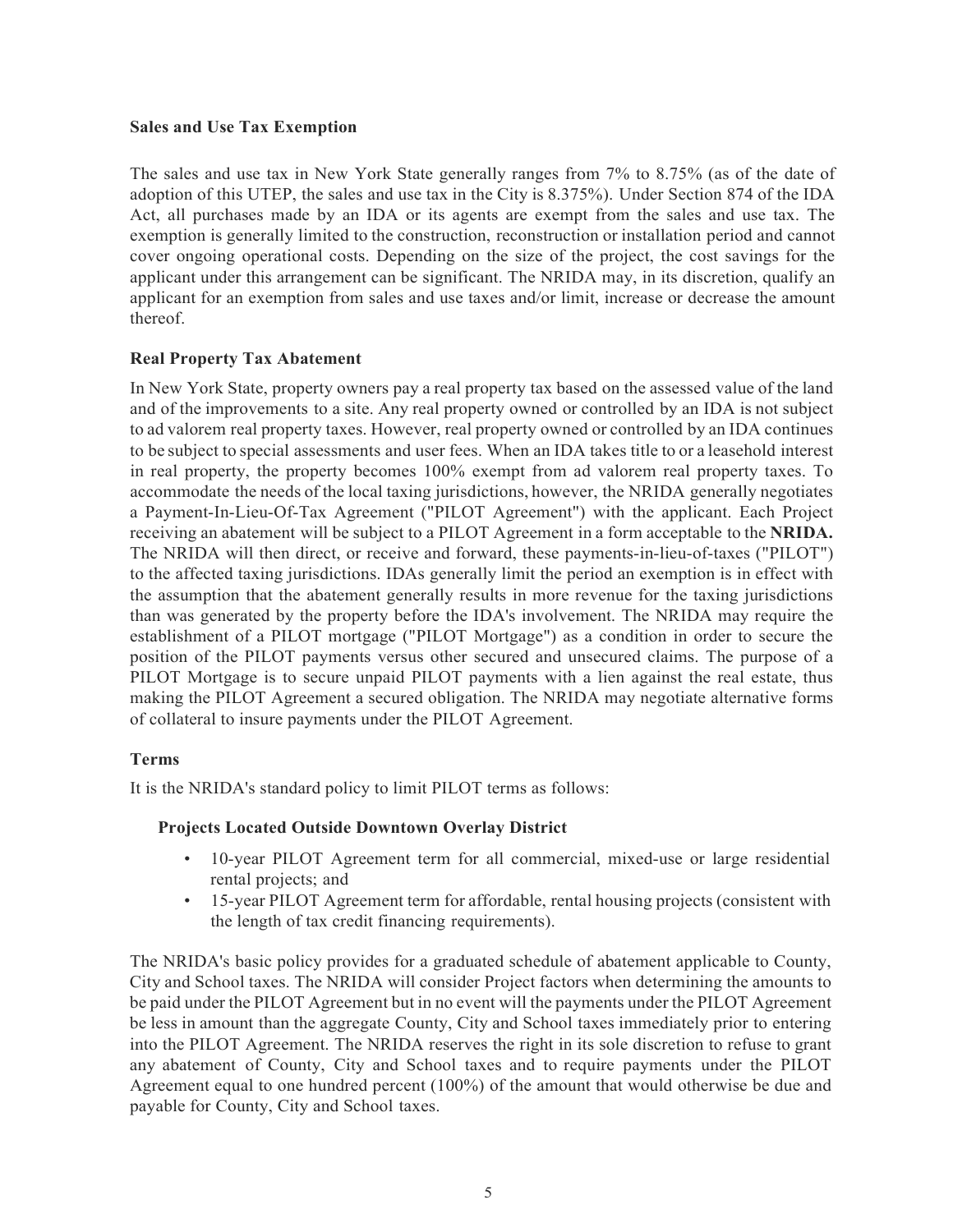### **Projects Located Within Downtown Overlay District**

- 10-year PILOT Agreement term for residential rental and commercial Projects; and
- a graduated schedule of abatement applicable to County, City and School taxes with respect to residential rental and commercial Projects, respectively, as set forth in Schedule  $\overline{A}$  attached to and made a part of this UTEP.

The NRIDA may grant a 20- year PILOT Agreement term for rental and commercial Projects within the Downtown Overlay District based on a graduated schedule of abatement applicable to County, City and School taxes with respect to residential rental and commercial Projects, respectively, as set forth in Schedule A attached to and made a part of this UTEP. A Project may opt to take advantage of the 20- year PILOT by paying an additional Social Equity Program fee of \$2.00 per Net Square Foot. Funds will be used by the CLD for the purposes of supporting the incubation and growth of locally and minority owned businesses in New Rochelle.

The NRIDA reserves the right in its sole discretion to (i) in lieu of the foregoing schedule(s) of abatement, grant an abatement applicable to County, City and School taxes consistent with the schedule of abatements set out in New York Real Property Tax Law Section 485-b (and provide for corresponding payments under the PILOT Agreement) as set forth in Schedule A attached to and made a part of this UTEP, or (ii) refuse to grant any abatement of County, City and School taxes and to require payments under the PILOT Agreement equal to one hundred percent (100%) of the amount that would otherwise be due and payable for County, City and School taxes. In no event will the payments under the PILOT Agreement be less in amount than the aggregate County, City and School taxes immediately prior to entering into the PILOT Agreement.

### **Residential Rental Projects That Include Artist Live/Work Space Located Within the New Rochelle Arts and Cultural District**

The New Rochelle City Council adopted the Cultural District Extension Overlay Zone in November, 2016 to complement to the Downtown Master Plan goals through the support and growth of an arts community that will add to the cultural and economic activity within the City. The Cultural District Extension Overlay Zone (or the New Rochelle Arts and Cultural District) provides use flexibility as well as modest density and parking bonuses for projects that accommodate artists and makers. This extends the focus on the arts beyond the area covered by the Downtown Master Plan.

This UTEP, in addition to providing for Financial Assistance in the form of mortgage recording tax and sales and use tax exemptions (as hereinbefore described), also provides for an enhanced real property tax abatement schedule for a "Qualified Live/Work Space Project", as hereinafter defined, within the New Rochelle Arts and Cultural District in order to encourage the development of such qualified projects. This UTEP recognizes that the potential artist live/work space is likely to be highly unique in occurrence and characteristics and perhaps may only arise a handful of times over the course of the upcoming decade. The intent of the live/work space is to address the need for permanently affordable rental housing units that will enable artists and makers to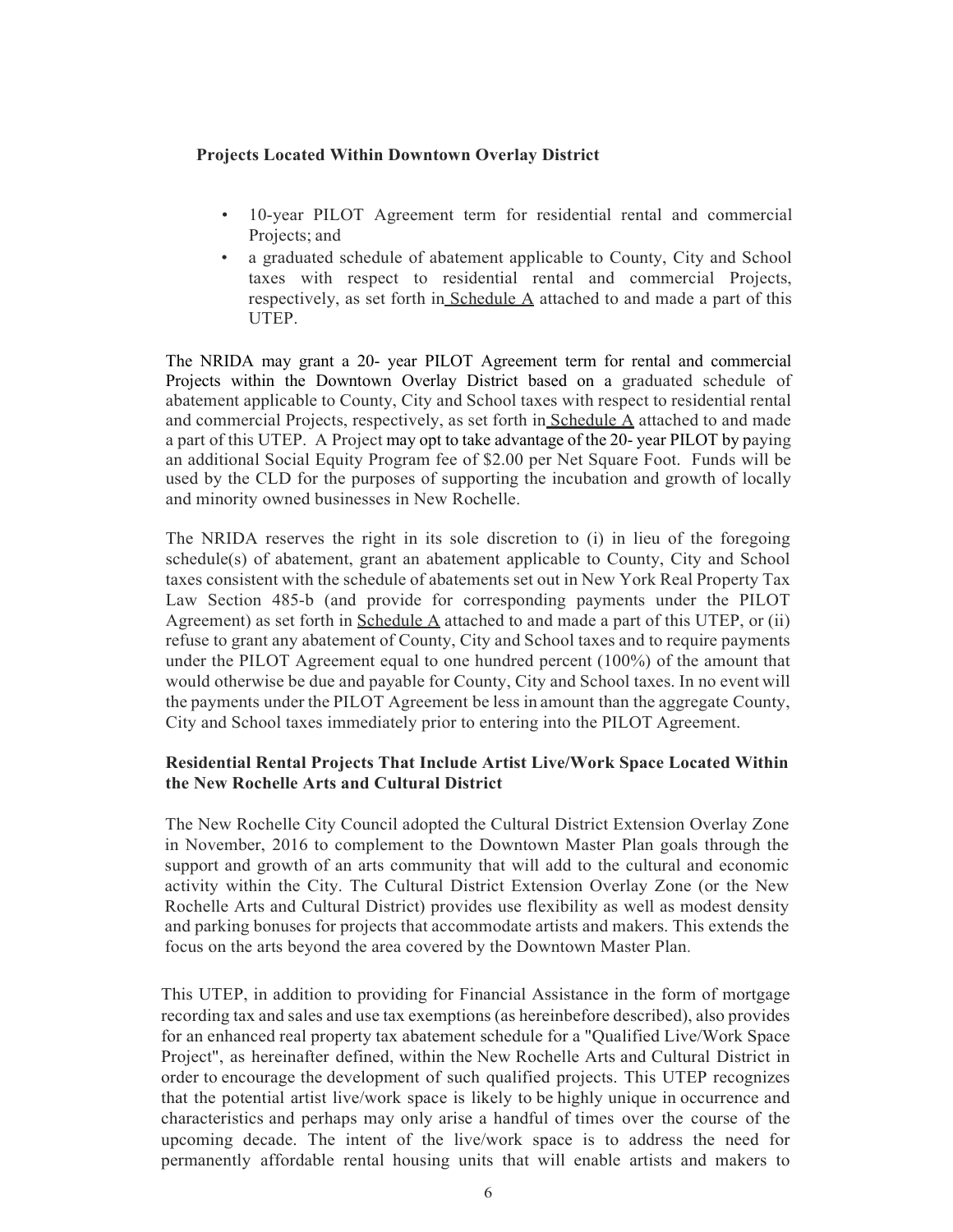contribute to the goals of the Cultural District Plan and Downtown Master Plan for many years.

In recognition of the unique characteristics and economic challenges presented by proposed live/work projects, the NRIDA's basic policy provides for:

- a PILOT Agreement term of twenty (20) years following the City's issuance of a temporary certificate of occupancy for a Qualified Live/Work Space Project, subject to Social Equity Program and other applicable fees and penalties; and
- a graduated schedule of abatement applicable to County, City and School taxes with respect to residential rental and commercial Projects, respectively, as set forth in Schedule B attached to and made a part of this UTEP.

As used in this UTEP, a "Qualified Live/Work Space Project" means a residential rental housing project in which either (i) twenty percent (20%) of housing units, and/or (ii) twenty-five percent (25%) or more of net leasable area in the Project is dedicated to either affordable artist live/work space and/or uses identified in the Arts and Cultural District Master Plan. The required level of twenty percent (20%) of housing units dedicated to live/work is inclusive of those affordable housing units otherwise required by inclusionary zoning and must establish rents affordable to residents with eighty percent (80%) or below area median income ("AMI"). Priority for occupancy of the housing units dedicated to live/work must be given to those who are "Certified Artists" pursuant to the Arts and Cultural District Master Plan; *provided however,* to the extent that Certified Artists are not available, or otherwise decline, to occupy any housing unit dedicated to live/work, such unit or units must then be made available to incomequalified households (i.e., households with incomes of eighty percent (80%) or below AMI). To the extent that a Qualified Live/Work Space Project consists of twenty-five percent (25%) or more of net leasable area in the Project, such common area and nonresidential spaces must be utilized and made available to artists and makers for uses identified in the Arts and Cultural District Master Plan such as, by way of example, gallery and other common area needs of artists. User fees for artist/maker use of common areas and/or other non-residential spaces shall not exceed thirty percent (30%) of a Project's net income.

Financial Assistance can, at the Agency's discretion, also be afforded to Qualified Live/Work Space Projects that meet the requirements of the low-income housing tax credit program established by section 42 of the Internal Revenue Code (26 USC sec. 42), and (b) Title I of the Housing and Community Development Act of 1974 (Public Law 93-387) as amended ("LIHTCs"). In addition to providing assistance in the form of mortgage recording tax and sales and use exemptions, the IDA can also provide a PILOT for a term not to exceed the term of the Project's affordability requirement under the terms of the LIHTCs. In such an event, the PILOT would be initially established at an amount equal to ten percent (10%) of annual gross Shelter Rents and would be increased annually by two percent (2%) during the term of the PILOT Agreement. As used in this UTEP, "Shelter Rent" is defined as income received from and/or on behalf of tenants of the Qualified Live/Work Space Project, including any rent supplements or subsidies received from any federal or state government agency on behalf of such tenants, less utilities (including water, sewer, electricity, gas, fuel oil, cable and telecommunications).

The Agency acknowledges in this UTEP the unique characteristics, economic challenges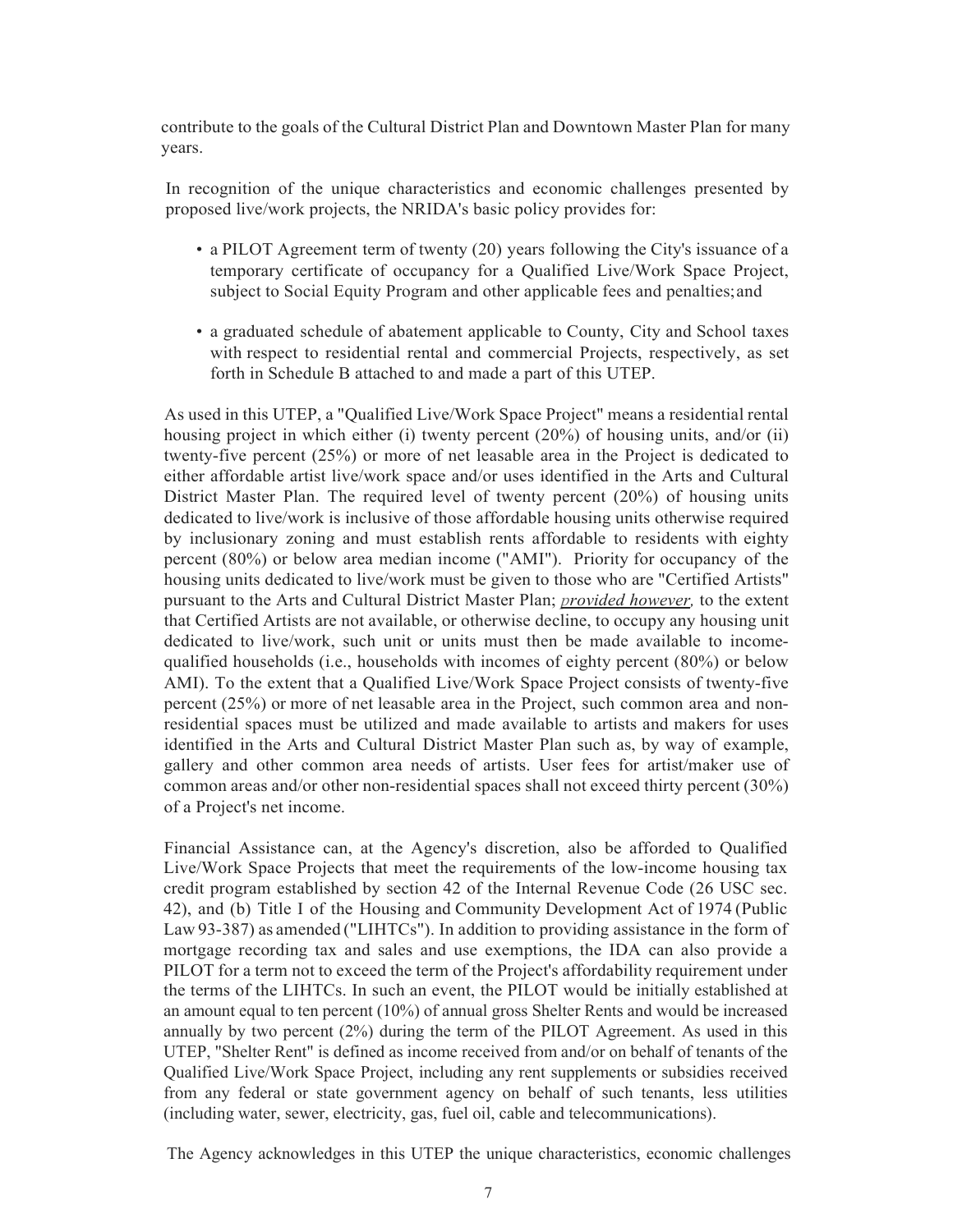and idiosyncratic financing issues often confronted by Qualified Live/Work Space Projects as well as the importance to the City and its resident of artists, makers, and their needs. Accordingly, notwithstanding the provisions of Section 5 of this UTEP, but subject to "butfor" analysis, the Agency retains the discretion, and has the willingness, to review and consider customized requests for structuring of Financial Assistance for specific Qualified Live/Work Space Projects that may constitute deviations from this UTEP. Furthermore, if additionalsubsidies are available in the New Rochelle Affordable Housing Fund, those funds could potentially be used to supplement live/work projects if needed.

#### **Qualified Affordable Residential Rental Projects**

This UTEP, in addition to providing for Financial Assistance in the form of mortgage recording tax and sales and use tax exemptions (as hereinbefore described), also provides for an enhanced real property tax abatement schedule for those developments located in the City (including, but not limited to, the Downtown Overlay District and the Cultural District Extension Overlay Zone) that meet the requirements of (a) the low income housing tax credit ("LIHTC") program established by section 42 of the Internal Revenue Code (26 USC sec. 42), and (b) Title I of the Housing and Community Development Act of 1974 (Public Law 93-387), as amended ("Qualified Affordable Residential Rental Projects"), and that do not otherwise constitute Qualified Live/Work Space Projects (as hereinbefore defined).

Financial Assistance can, at the Agency's discretion, be afforded to Qualified Affordable Residential Rental Projects. In addition to providing assistance in the form of mortgage recording tax and sales and use exemptions, the IDA can also provide a PILOT for a term not to exceed the lesser of (a) the term of the Project's affordability requirement under the terms of the LIHTCs, or

(b) the amortization period of the first mortgage encumbering the Project. In such an event, the PILOT would be initially established at an amount equal to ten percent (10%) of annual gross Shelter Rents and would be increased annually by two percent (2%) during the term of the PILOT Agreement. As used in this UTEP, "Shelter Rent" is defined as income received from and/or on behalf of tenants of the Qualified Affordable Residential Rental Project, including any rent supplements or subsidies received from any federal or state government agency on behalf of such tenants, less utilities (including water, sewer, electricity, gas, fuel oil, cable and telecommunications).

The Agency acknowledges in this UTEP the unique characteristics, economic challenges and idiosyncratic financing issues often confronted by Qualified Affordable Residential Rental Projects as well as the importance to the City and its residents of the needs of such Projects and its residents. Accordingly, notwithstanding the provisions of Section 5 of this UTEP, but subject to "but-for" analysis, the Agency retains the discretion, and has the willingness, to review and consider customized requests for structuring of Financial Assistance for specific Qualified Affordable Residential Rental Projects that may constitute deviations from this UTEP. Furthermore, if additional subsidies are available in the New Rochelle Affordable Housing Fund, those funds could potentially be used to supplement affordable residential rental projects if needed.

#### **Adaptive Reuse of Ground Floor Space of Older Commercial Buildings**

This UTEP also provides Financial Assistance in the form of mortgage recording tax and sales and use tax exemptions as permitted by applicable law (as hereinbefore described), together with a real property tax abatement schedule hereinafter set forth, to incentivize capital improvements to, and facilitate the adaptive reuse and activation of, the ground floor of older commercial buildings to create a more vibrant downtown, leverage historic assets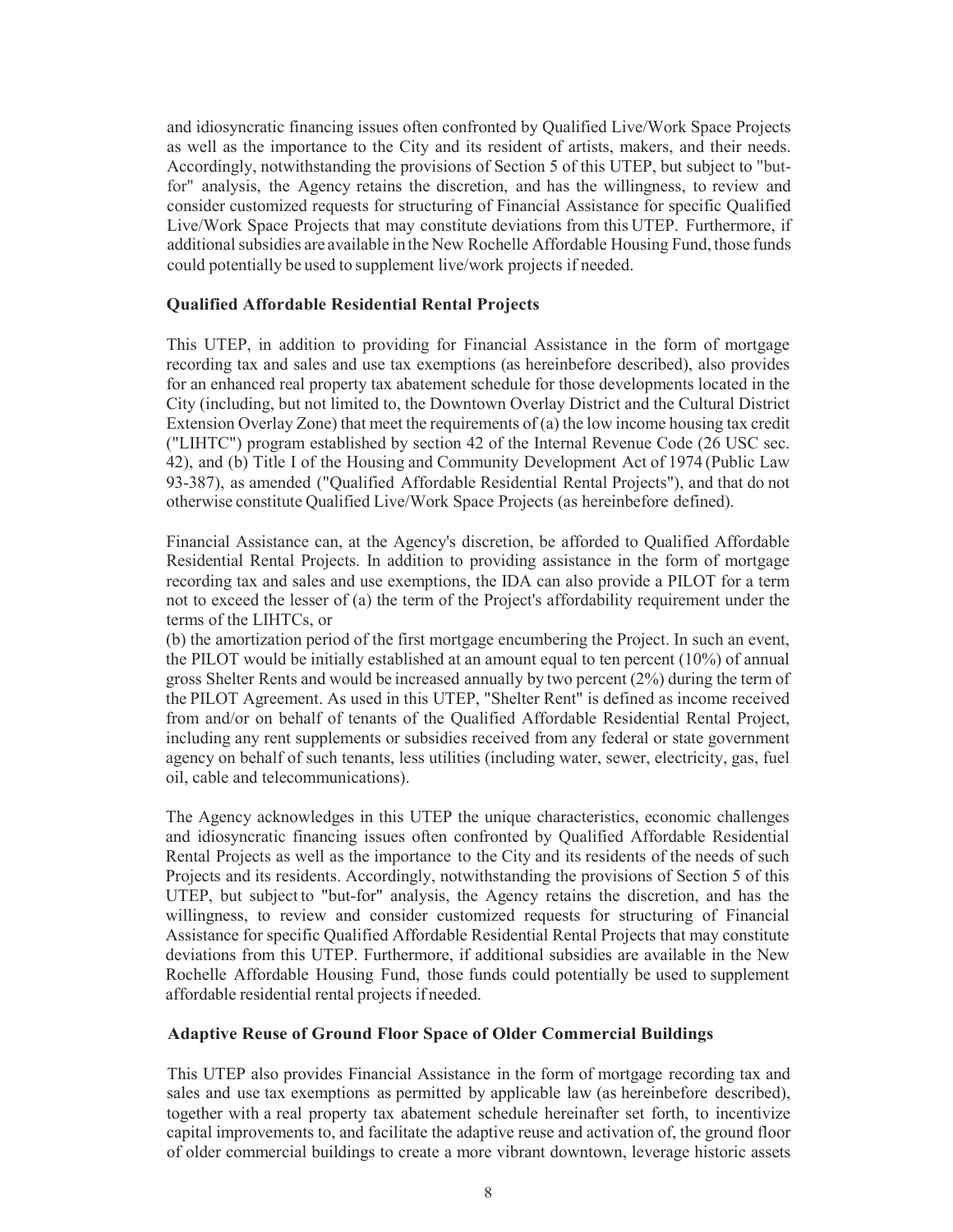and provide assistance in tenanting commercial spaces that have proven to be difficult to lease ("Ground Floor Commercial Space Projects").

Financial Assistance can, at the Agency's discretion, be afforded to Ground Floor Commercial Space Projects that (i) are located in a "highly distressed area" as such term is defined in Section 854(18) of the IDA Act, and (ii) constitute ground floor retail spaces that meet a baseline capital improvement investment threshold of \$100 per rentable square foot (the "Baseline Investment Threshold"). While the IDA retains the right, on a case by case basis, but subject to "but-for" analysis, to deviate from the Baseline Investment Threshold and consider at its discretions granting Financial Assistance to a Ground Floor Commercial Space Project with a lower Baseline Investment Threshold, the Agency cannot deviate from the requirement that the Ground Floor Commercial Space Project be located in a "highly distress area" as set forth above. In addition to providing Financial Assistance in the form of mortgage recording tax exemption (to the extent permitted by applicable law) and sales and use tax exemption, the Agency can also provide a PILOT for a term of ten (10) years in which (i) current real property taxes on the Ground Floor Commercial Space Project would be abated by fifty percent (50%) for the first five (5) years of the PILOT schedule, and (ii) one hundred percent (100%) of the real property taxes on the capital improvements made to the Ground Floor Commercial Space Project would be exempted for the full ten (10)-year term of the PILOT schedule. For the avoidance of doubt, the above exemptions will only be authorized for the ground floor retail space of commercial buildings. Therefore, with a multi-story mixed-use building, the above exemptions will be allocated to the pro rata share, on a rentable square foot basis, of the ground floor commercial space of the building.

The Agency acknowledges in this UTEP the unique characteristics and economic challenges often confronted by older commercial buildings with underperforming or vacant ground floor space as well as the importance to the City and its residents of the needs of Ground Floor Commercial Space Projects and its business occupants. Accordingly, notwithstanding the provisions of Section 5 of this UTEP, but subject to "but-for" analysis, the Agency retains the discretion, and has the willingness, to review and consider customized requests for structuring of Financial Assistance for specific Ground Floor Commercial Space Projects that may constitute deviations from this UTEP.

### **SECTION 4 -TRANSFERS OF PAYMENT-IN-LIEU-OF-TAX ("PILOT") AGREEMENTS**

The NRIDA shall have the right to terminate the PILOT Agreement prior to the expiration of its term in the event the company sells, transfers, conveys or assigns the Project or any part thereof (except residential unit leases and leases of the commercial space in the ordinary course which comply with the requirements, if any, of the **NRIDA**  final resolution) or any person or entity that "controls" (as hereinafter defined) the company sells, transfers, conveys or assigns its interests in whole or in part, unless the company complies in each and every instance with the following terms and conditions.

Notwithstanding the foregoing, provided no breach of terms and conditions of NRIDA transaction documents has occurred which has not been cured within any applicable cure period, the company may sell, transfer, convey or assign the Project or any part thereof, and in connection therewith transfer the PILOT Agreement, upon at least two (2) months' prior written notice to (but without the requirement of the consent of) the **NRIDA** to an "Affiliate" which shall agree in writing satisfactory to the Agency to assume all of the obligations, undertakings, liabilities, indemnities and responsibilities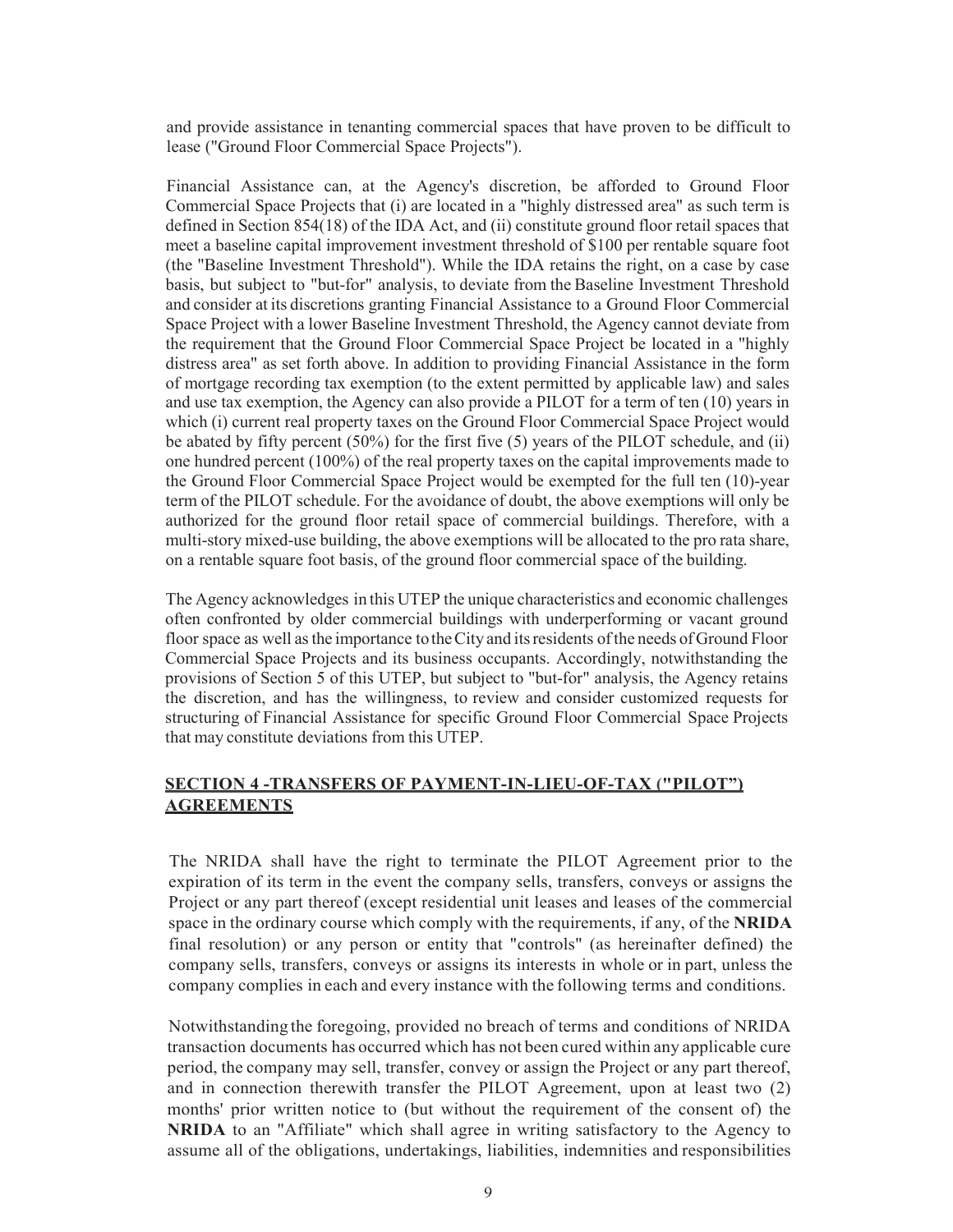of the company thereunder. As used herein, "Affiliate" shall mean any person or entity which directly or indirectly, or through one or more intermediaries, "Controls" or is "Controlled by" or is under "Common Control with" the company. Such notice shall be accompanied by such documentation as the NRIDA may require evidencing such affiliation and control. Any Affiliate that succeeds to the interest of the company in and to the Project, or any portion thereof, shall thereafter be deemed to be the company and shall be subject to the provisions of this Section 4. "Controls" "Controlled by" or is under "Common Control with" shall mean the ownership of a majority of the legal and beneficial interest in the entity or the company, asthe case may be, or the ability to direct the management, affairs and operations thereof, or both.

#### **Transfers to "Qualified Transferee"**

With respect to any Project consisting of (i) a housing project of seventy-five (75) units or less, a mixed-use project of 75,000 rentable square feet or less, or (iii) a commercial and/or industrial project of 50,000 rentable square feet or less (and provided no breach of terms and conditions of NRIDA transaction documents has occurred and remains uncured within any applicable cure period):

- The company must notify the NRIDA and its counsel in writing (the "Transfer Notice and Request") no later than two (2) months prior to the proposed date of sale, transfer, assignment or conveyance that the company intends to sell, convey, assign or otherwise transfer the Project, or any controlling interest therein, and/or that any person or entity that controls such company, intends to sell, convey, assign or otherwise transfer any of his, her or its interests in and to the company, and in connection with any such sale, transfer or conveyance, request that the PILOT Agreement be transferred or otherwise remain in full force and effect in accordance with it terms. "Controlling interest" means, with respect to the Project, the sale, conveyance, assignment or other transfer of more than forty-nine (49%) of the fee title and/or leasehold interest in and to the Project. "Controls" shall mean the ownership of a majority of the legal and beneficial interest in the company, together with the ability to direct the management, affairs and operations thereof;
- The Transfer Notice and Request must contain a representation and warranty from (i) the Purchaser (as hereinafter defined), and (ii) the company, to the best of its knowledge based solely upon the information and documentation provided to it by the Purchaser (but the company has no actual knowledge of the inaccuracy or incompleteness of any of the same) that each proposed purchaser, transferee or assignee, or the entity or person that controls such purchaser, transferee or assignee (collectively, the "Purchaser"), is a qualified transferee and must be accompanied by such information and documentation as the NRIDA, acting by and through its Chairman or Executive Director, may require to substantiate such representation and warranty. "Controls" shall mean the ownership of a majority of the legal and beneficial interest in such purchaser, transferee or assignee, together with the ability to direct the management, affairs and operations thereof. The Purchaser shall constitute a "qualified transferee if the NRIDA determines in its reasonable judgment that:
	- 1. The Purchaser has successfully and continuously owned and operated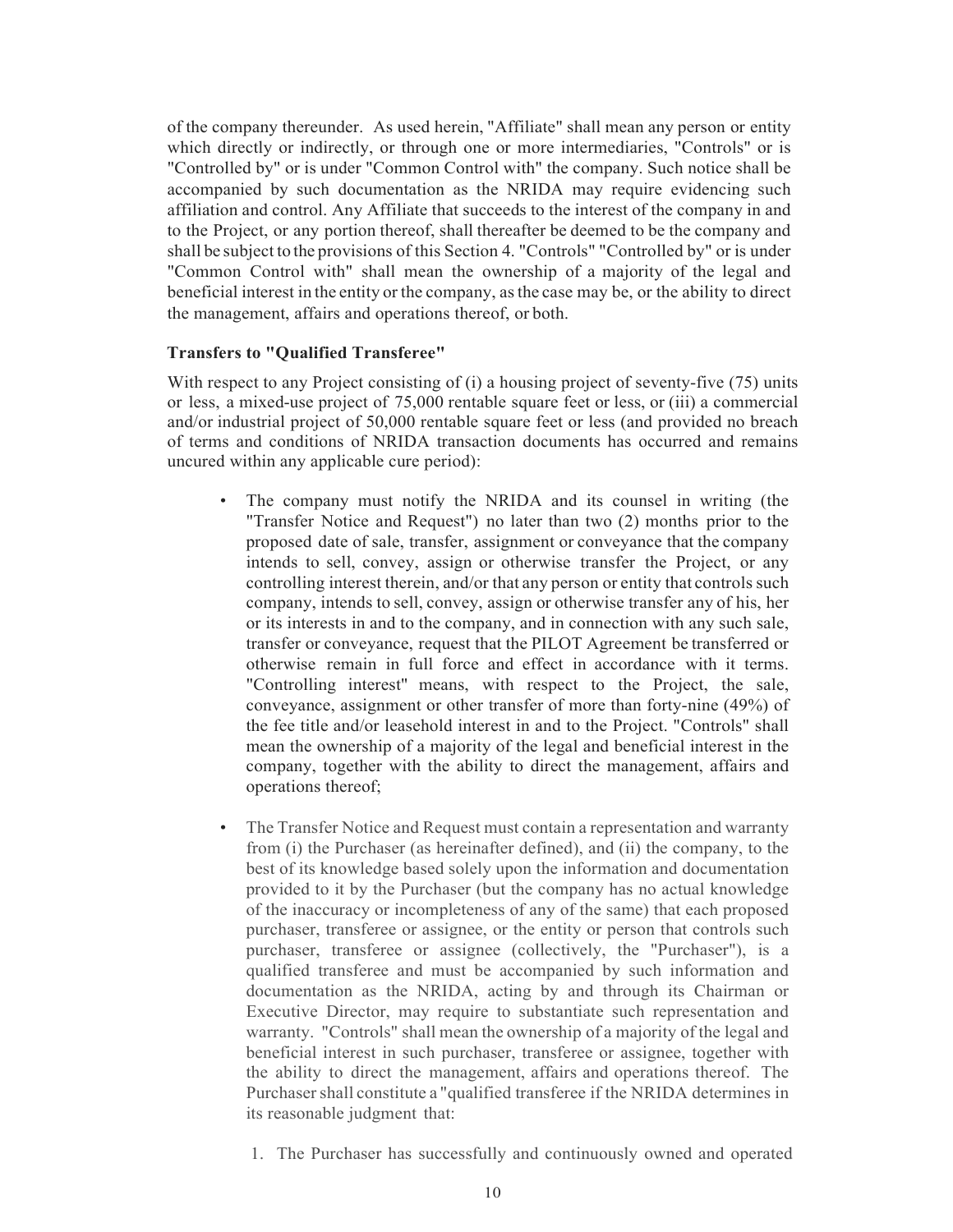projects of similar size, scope and use to that of the Project over the thenpreceding ten (10) years;

- 2. The Purchaser has demonstrated that it has a net worth sufficient to fund the successful ongoing operation and maintenance of the Project;
- 3. The Purchaser is current on the payment of all real estate taxes, levies, charges, fees and assessments due and owing to the City;
- 4. The Purchaser is current on the payment of all PILOT payments due and owing to the NRIDA;
- 5. The Purchaser has no outstanding cases or proceedings, without a judicially mandated settlement agreement, in the New Rochelle Building Court;
- 6. The Purchaser is current on the payment of all federal, New York State and Westchester County taxes and has made all filings of all required returns; and
- 7. The purchaser has furnished to the NRIDA at least two (2) banking references.

#### **Transfers to "Qualified Institutional Grade Investor"**

With respect to any Project consisting of (i) a housing project of greater than seventyfive (75) units, (ii) a mixed-use project of greater than 75,000 rentable square feet, or (iii) a commercial and/or industrial project of greater than 50,000 rentable square feet (and provided no breach of terms and conditions of NRIDA transaction documents has occurred and remains uncured within any applicable cure period):

- The company must notify the NRIDA and its counsel in writing (the "Transfer Notice and Request") no later than two (2) months prior to the proposed date of sale, transfer, assignment or conveyance that the company intends to sell, convey, assign or otherwise transfer the Project, or any controlling interest therein, and/or that any person or entity that controls such company, intends to sell, convey, assign or otherwise transfer any of his, her or its interests in and to the company, and in connection with any such sale, transfer or conveyance, request that the PILOT Agreement be transferred or otherwise remain in full force and effect in accordance with it terms. "Controlling interest" means, with respect to the Project, the sale, conveyance, assignment or other transfer of more than forty-nine (49%) of the fee title and/or leasehold interest in and to the Project. "Controls" shall mean the ownership of a majority of the legal and beneficial interest in the company, together with the ability to direct the management, affairs and operations thereof;
- The Transfer Notice and Request must contain a representation and warranty from (i) the Purchaser (as hereinafter defined), and (ii) the company, to the best of its knowledge based solely upon the information and documentation provided to it by the Purchaser (but the company has no actual knowledge of the inaccuracy or incompleteness of any of the same) that each proposed purchaser, transferee or assignee, or the entity or person which controls such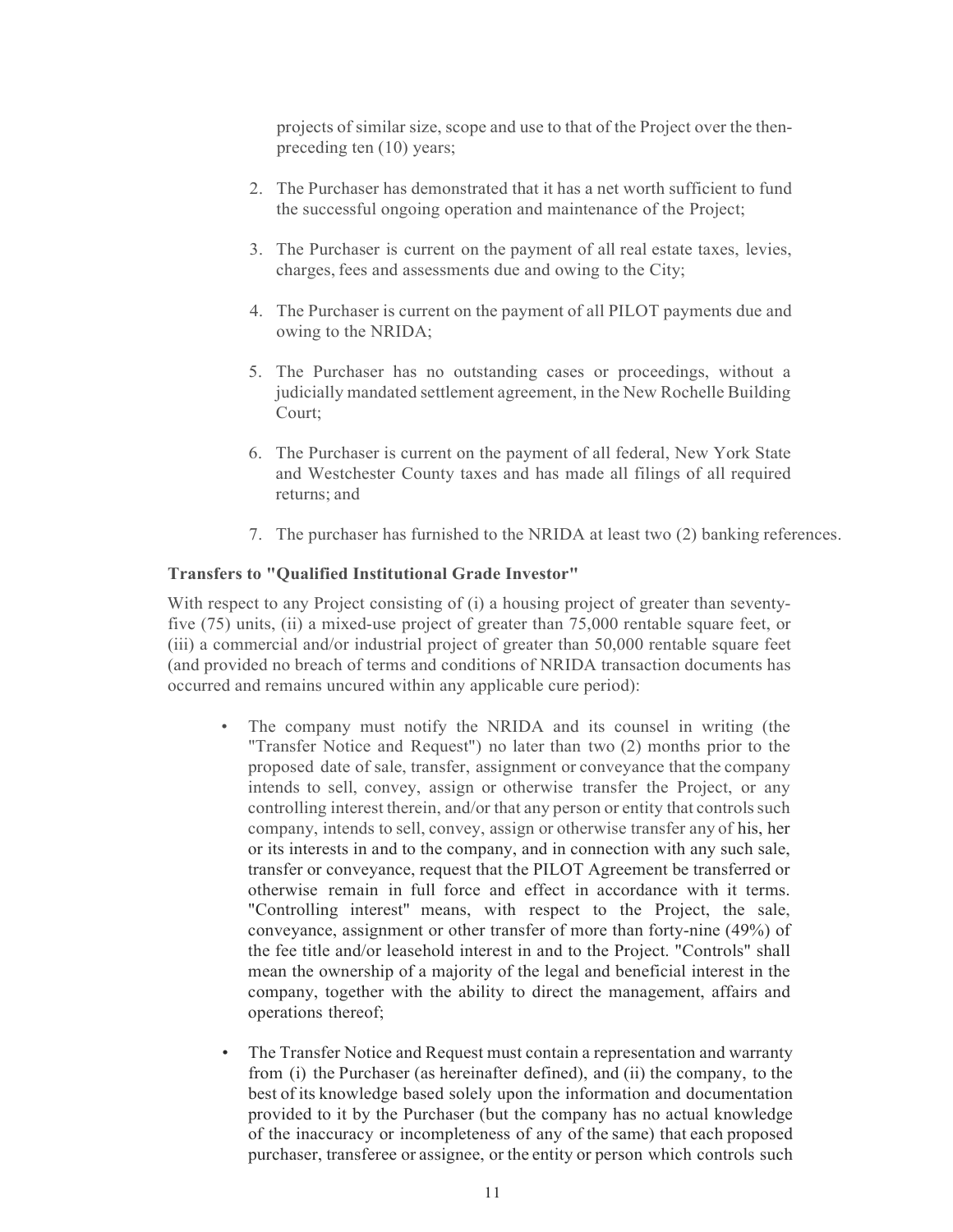purchaser, transferee or assignee (collectively, the "Purchaser"), is a qualified institutional grade investor and must be accompanied by such information and documentation as the NRIDA, acting by and through its Chairman or Executive Director, may require to substantiate such representation and warranty. "Controls" shall mean the ownership of a majority of the legal and beneficial interest in such purchaser, transferee or assignee, together with the ability to direct the management, affairs and operations thereof. The Purchaser shall constitute a qualified institutional grade investor if the NRIDA determines in its reasonable judgment that the Purchaser has extensive experience financing, constructing and operating projects of the type(s) as the Project which shall be satisfied by fulfilling any one (1) of the following three tests:

- 1. Net assets of Twenty-Five Million Dollars (\$25,000,000) or greater as presented in the Purchaser's most recent fiscal year audited financial statement;
- 2. Property currently owned and/or under management in excess of One Million Five Hundred Thousand (1,500,000) rentable square feet, or
- 3. Property developed in last ten (10) years in excess of One Million Five Hundred Thousand (1,500,000) rentable square feet.

### <span id="page-13-0"></span>**SECTION 5 - PILOT DISCOUNT ("DEVIATION")**

### **PILOT Discount ("Deviations")**

The NRIDA can exercise flexibility in allowing for other incentives in the discounting of property taxes and can go beyond or below its standard term of years, based a project consistency with the City's policy documents, plans and development studies and the determination on a case-by-case basis of significant impact and public achievement.

In addition to or in lieu of the foregoing the NRIDA may determine, on a case-by-case basis, to deviate from the standards outlined above or provide enhanced benefits for a project expected to have significant impact in the locality where the project will be located. The NRIDA may consider any or all of the following factors in making such determination and may provide enhanced or diminished benefits from this suggested tax exemption policy, no single one of which is determinative. In so doing, the NRIDA will set forth in writing the reasons for any deviation and notify the affected taxing jurisdictions.

#### **Deviations for consideration based on the following types of development and conditions:**

The NRIDA may in its discretion "deviate" from the standard PILOT policy thus increasing or decreasing the level of public subsidy and/or the term it is in effect depending upon whether or not an applicant's business and/or development program includes, among other things:

- Nature of Deal
	- Expanding business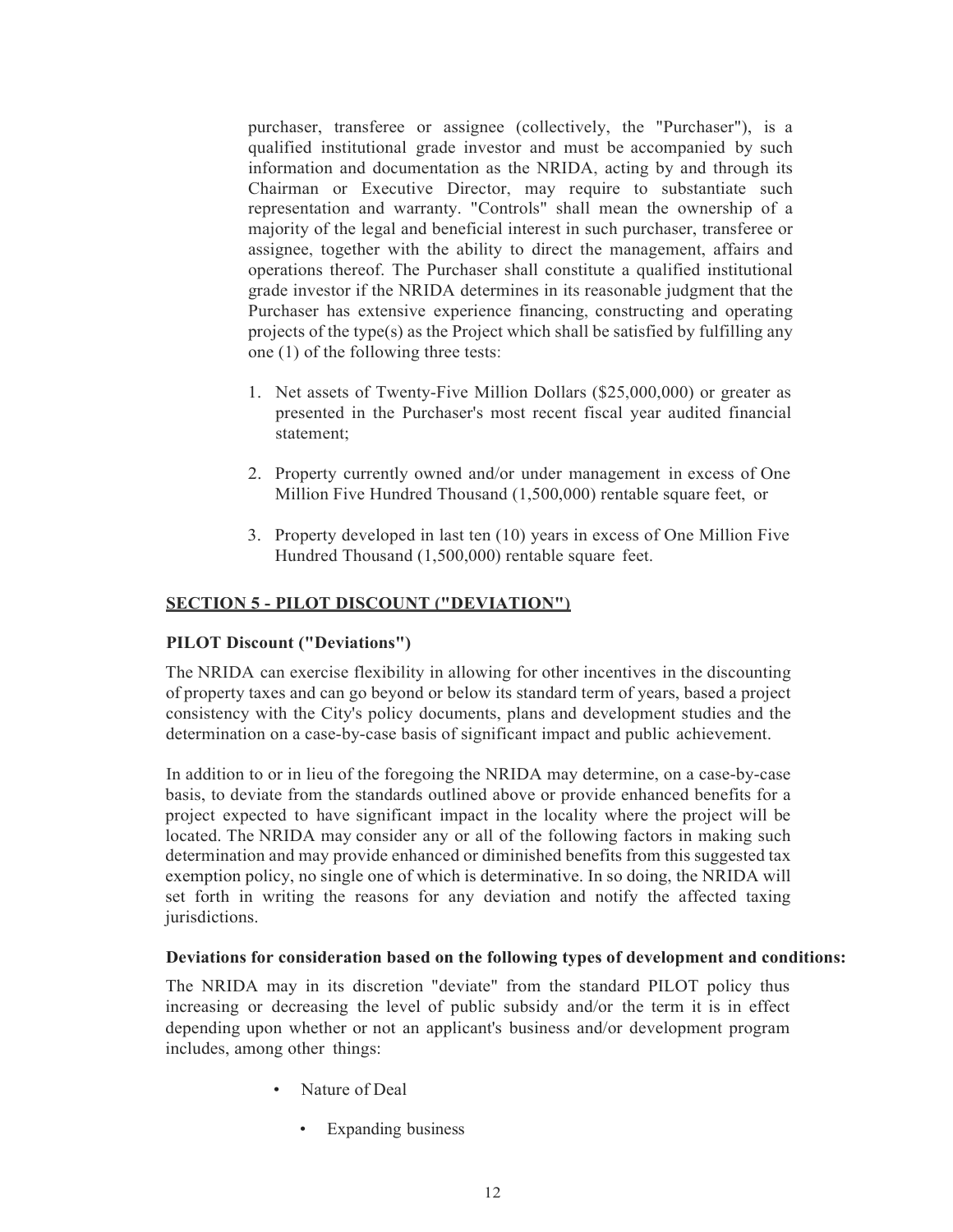- Relocation of business
- New development
- Complementary Development
	- o Providing a sustainable mix of uses(e.g., increasing supply of office and/or retail space balancing residential in the downtown)
- Type of Development
	- Residential Rental
	- Commercial Development in Targeted Geographic Areas
		- o Mixed-Use
		- o Retail as part of mixed-use
		- o Affordable Housing Component
		- o Transit-Oriented Development (T-O-D)
			- **Positively impacts health and community, the** environment and economy. Providing a mix of uses near housing can increase foot traffic to local businesses. Rising demand for housing and commercial space in highly walkable or transitaccessible areas can also decrease car use, result in higher tenancy rates and higher retention of property values, even in tough economic time.
		- o Parking
			- **Project** provides municipal/public parking or exceeding parking requirements of the applicable zone.
- Green Building & Energy-Related Investments
	- Places less stress on municipal infrastructure
- Employment Impact
	- Number of permanent jobs
	- Percentage New Rochelle resident hires
	- Percentage minority hires
	- Comparable to current state-wide norms for cost/job average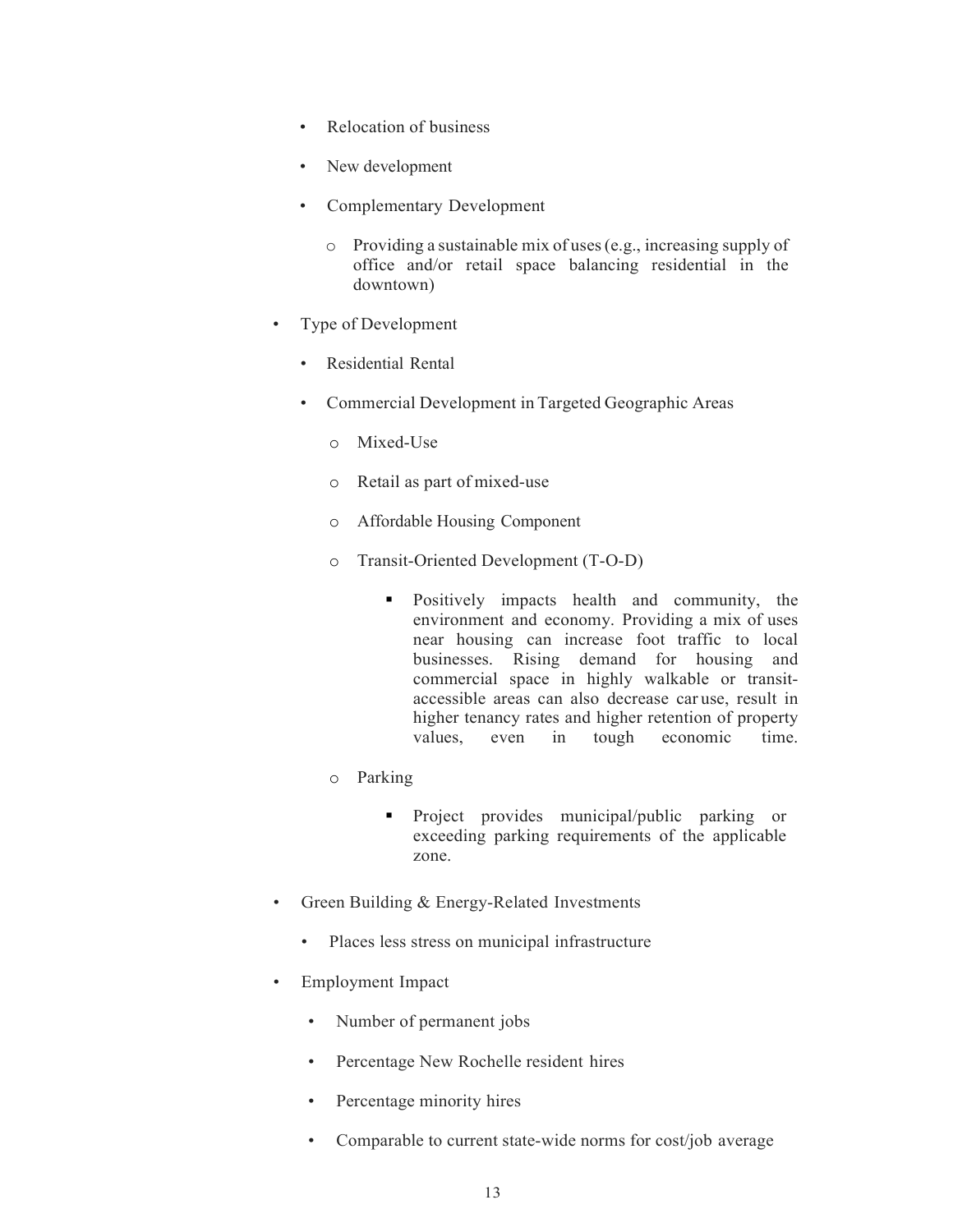- Tourism/Cultural Destination
- Adaptive Re-use/In-fill/Revitalization/Vacant/Underutilized
- Architecturally Significant
- Local Partnerships (e.g., Municipal Housing Authority, college, etc.)
- Other Investment/Matching dollars

Any deviations from the NRIDA's standard policy will be made only with the specific approval of its members based on the factors listed in this Section *5* and those, if any, described in Section 874 of the IDA Act. The NRIDA will set forth in writing its reasons for approving any deviation and will notify the affected taxing jurisdictions of the proposed deviation from such policy and the reasons therefor.

## **Depth of Subsidies**

The NRIDA may, in accordance with this Section *5* and Section 874 of the IDA Act, deviate from the standard policy with respect to the number of years for a PILOT and its amount.

### **Cost-Benefit Analysis**

In the event of a proposed increase in the amount or terms of its financial assistance, the NRIDA will conduct a cost-benefit analysis to determine the need for any such deviation and total PILOT value, which shall include:

- Financial documentation including a comparison of standard vs. proposed abatement;
- An explanation of the financial assumptions used in the analysis;
- Operational budget vs. capital cost of project;
- Additional documentation relating to whether "but for" such assistance, the Project could not move forward; and
- Public infrastructure costs and impacts (e.g., school district).

If tax incentives are offered as deviations from the standard PILOT policy, amounts established shall be based on said cost-benefit analysis of public costs and the return on municipal investment must exceed the break-even point between costs and benefits during the duration of a specific term of years unless the NRIDA makes an express determination that the proposed Project is of material significance to the City and requires an even greater or lesser amount of Financial Assistance in the form of greater deviations from the standard PILOT policy.

### **General Financial Information Necessary to Apply**

- Composition of applicant's current real estate portfolio at the time of preapplication (including type of project and number of square feet or units owned and/or managed).
- Applicant's recent history in obtaining financing commitments for real estate development projects, detailing type of project, financing source and amounts committed.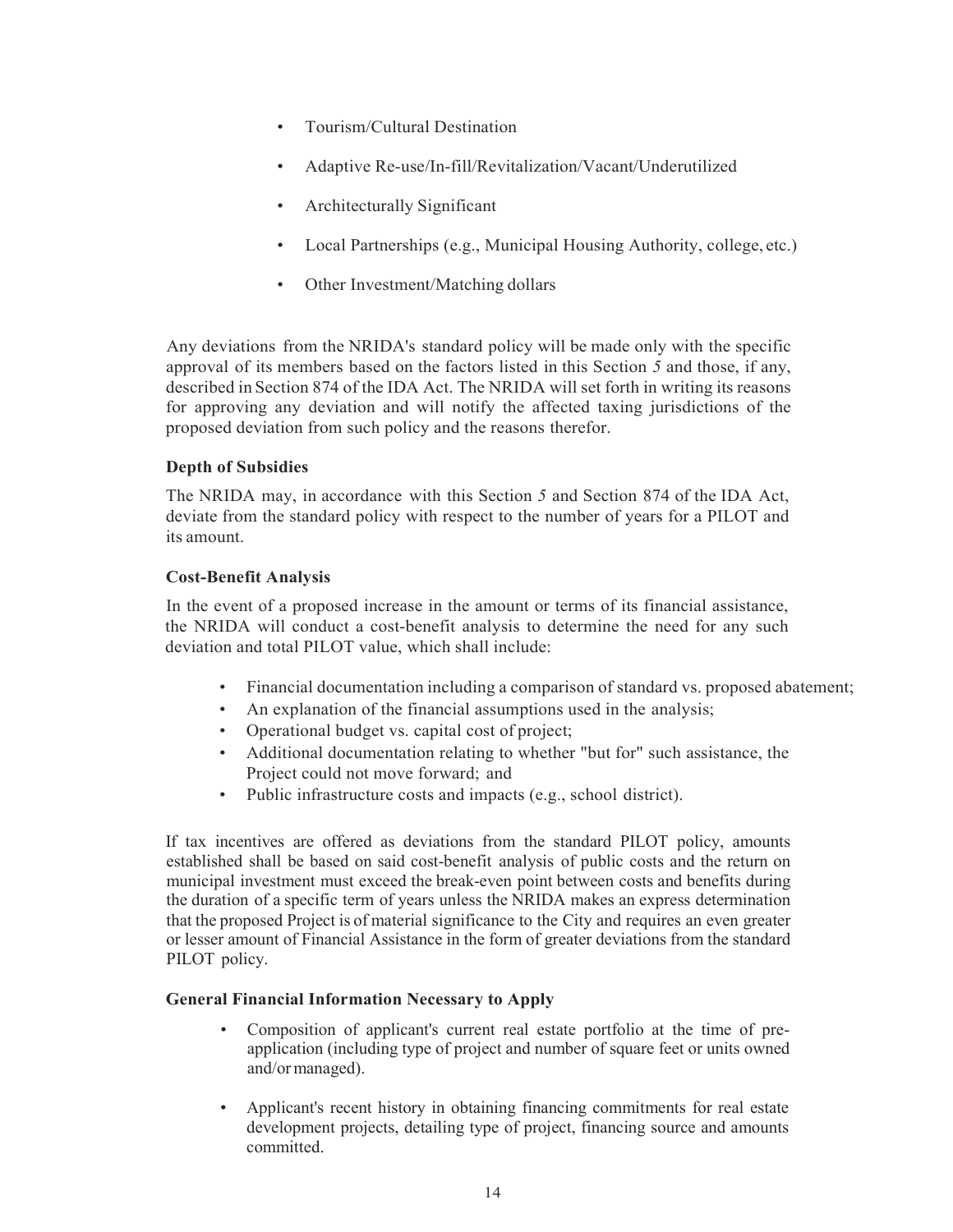- Bank references for the applicant and financial equity partner.
- Financial statements for the past three (3) years prior to the time of preapplication from the applicant and each participating principal, partner, or coventurer that includes the value of assets each participant would contribute to the applicant and verifications that such assets are available. The financial statement may also include any additional information that will be useful in evaluating the applicant's financial reliability and past ability to finance projects. (If audited financial statements are not available, please provide certified financial statements. All statements, audited or certified, should be in accordance with generally accepted accounting principles consistently applied).
- For applicant and its development team, a statement regarding any debarments, suspensions, bankruptcy or loan defaults on real estate development projects and/or government contracts.
- A statement describing the expected equity requirements and sources, the anticipated sources of working capital, and the anticipated sources for financing the project, including its construction.

## <span id="page-16-0"></span>**SECTION 6** - **CLAWBACK GUIDELINES**

The NRIDA board reserves the right to annually review and re-set project policy parameters based on return on investment and market conditions for the length of a project contract. The NRIDA may choose to assist or scale-back project benefits in various ways recognizing fluctuating levels and percentage of activity completion and realization of public benefitsin relation to target value within the life cycle of a project vs. external economic realities. PILOT, mortgage recording tax and use and sales tax exemptions or discounts shall be directly tied to suspension, discontinuance and/or recapture. In addition, PILOT agreements may be modified to require increased payments. Such suspension, discontinuance,recapture and modification are collectively referred to as "Clawback".

## **Project Agreement**

The Project Agreement provides, among other things for the suspension, discontinuance and/or recapture recapture of some or all of the financial assistance consisting of real property tax abatements, sales and use tax exemptions and mortgage recording tax exemptions granted by the NRIDA. The Project Agreement and/or the PILOT agreement also provides for the modification of the PILOT agreement to require increased payments.

## **Clawback Principles**

Benefits may be recaptured or suspended upon the occurrence and continuation of a Clawback trigger event as listed below. Clawbacks may be based on project performance of established benchmarks. Conversely, the NRIDA retains the ability to charge additional fees if investment is greater than initially projected. If the NRIDA determines to provide for the recapture with respect to a particular project, the NRIDA also shall, in its sole discretion and on a case-by- case basis, determine the timing and percentage of recapture.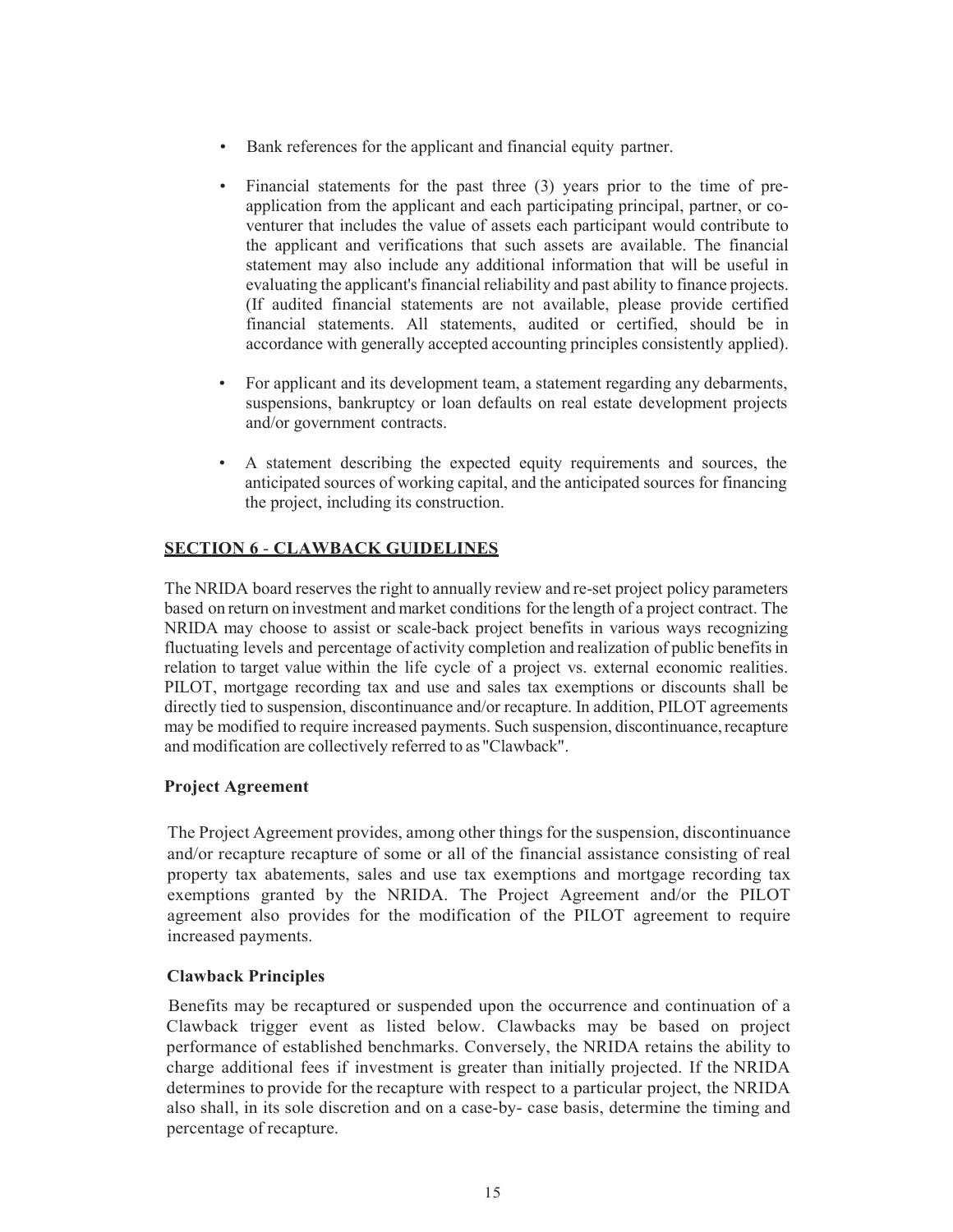### **Clawback Trigger Events**

- 1. Sale (except as expressly permitted pursuant to this UTEP) or closure of a facility within the time period the applicant receives NRIDA benefits;
- 2. Departure of the business or organization from the City;
- 3. Material employment reductions or material failure to meet stated employment creation or retention goals in any particular tax year to the extent, if any, that such goals are set forth in the PILOT Agreement or other NRIDA transaction documents;
- 4. Significant change in use of facility or in business activities by Project applicant or operator
- 5. Significant diminution of the business or organization's activities in the City;
- 6. Ceasing to be an eligible "project" under and as defined in the IDA Act;
- 7. Material noncompliance with or breach of terms and conditions of NRIDA transaction documents or breach of any zoning, land use or federal, state or local environmental laws or regulations, material obligations by the project occupant to the United States, New York State, any of its political subdivisions, the affected taxing jurisdictions in which obligations were imposed in connection with the Project;
- 8. Decrease in projected revenues and/or projected economic benefits from the Project in any given year to the extent, if any, that any such projected revenues and/or economic benefits are set forth in the PILOT Agreement or other NRIDA transaction documents; or;
- 9. Failure to comply with annual reporting requirements or provide the NRIDA with the requested information

### **Underwriting & Independent Verification**

Applicants shall be required to provide documentation such as bank commitment letters to show financial stability and real estate appraisals for expert and independent opinions.

### **SECTION 7 - APPLICATION PROCESS**

| <b>Environmental Compliance</b><br><b>Preliminary Meeting</b> | Before undertaking any project, an IDA must<br>comply with the New York State Environmental<br>Quality Review Act. |
|---------------------------------------------------------------|--------------------------------------------------------------------------------------------------------------------|
| <b>Environmental Compliance</b><br><b>Preliminary Meeting</b> | Project owner and financial officer meet with the NRIDA                                                            |
|                                                               | Executive Director and Assistant Secretary to review<br>the eligibility requirements.                              |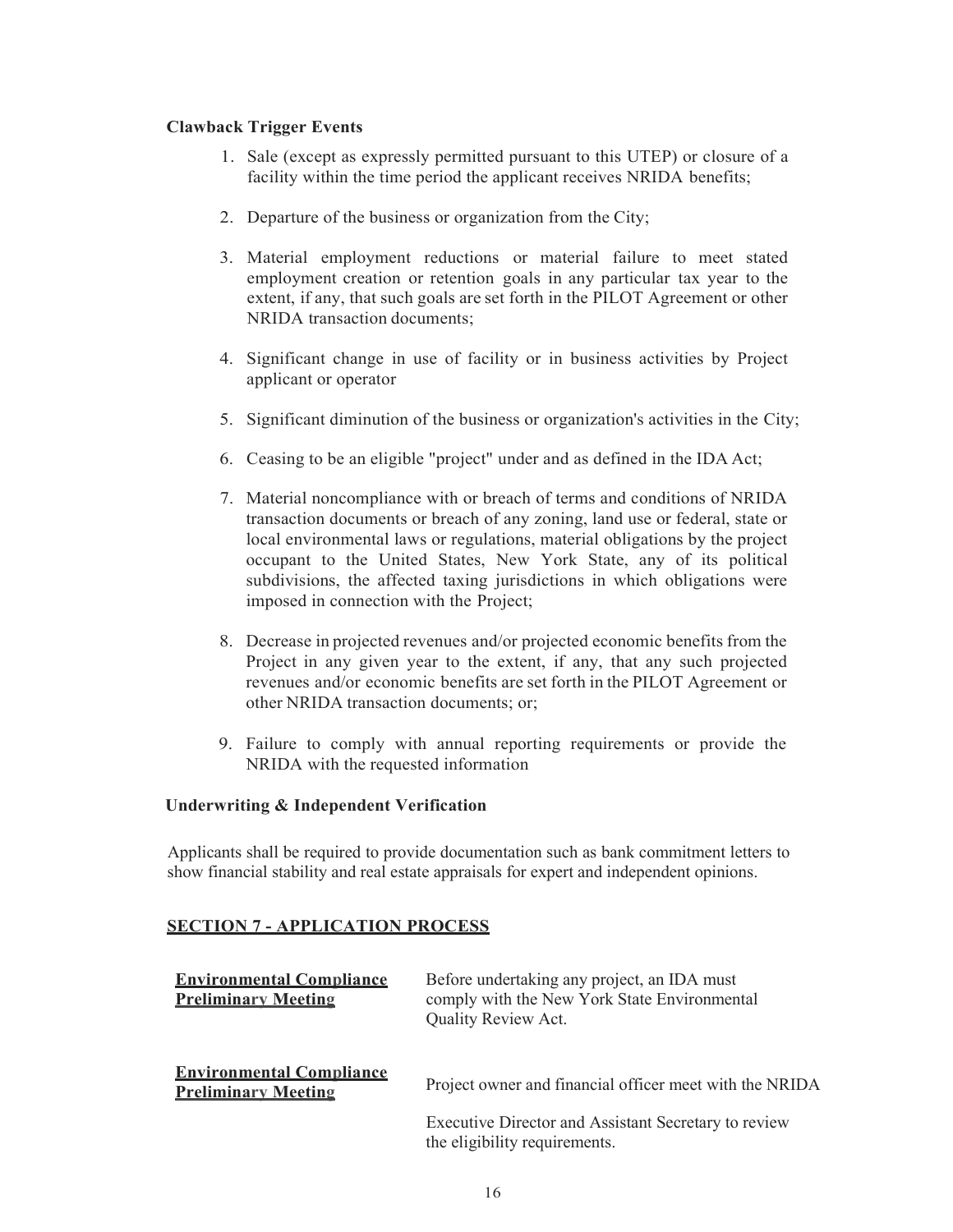| <b>Introduction of NRIDA</b><br><b>Counsel</b>      | Discussions with NRIDA Counsel as to eligibility<br>under IDA Act and IRS Code.                                                                                                                                                                                                               |  |  |  |  |  |  |
|-----------------------------------------------------|-----------------------------------------------------------------------------------------------------------------------------------------------------------------------------------------------------------------------------------------------------------------------------------------------|--|--|--|--|--|--|
| <b>Underwriter/Lender Meeting</b>                   | Project owner and financial officer meet with investment<br>bankers/lender to underwrite or finance potential<br>financing and/or bond issue.                                                                                                                                                 |  |  |  |  |  |  |
| <b>Application Submittal</b>                        | Project owner submits completed application to the NRIDA<br>Executive Director (see Appendix).<br>Review by staff<br>Independent, third-party cost-benefit analysis<br>$\bullet$<br>Presentation to NRIDA (or its subcommittee)<br>$\bullet$                                                  |  |  |  |  |  |  |
| <b>IDA Inducement Resolution</b>                    | Project is induced by initial resolution allowing IDA<br>Executive Director, Assistant Secretary and Chief Financial<br>Officer to continue negotiations with the project owner<br>relating to issues concerning bond issues and/or sales/use,<br>mortgage and property related tax benefits. |  |  |  |  |  |  |
| <b>Public Hearing Notification</b>                  | Public hearing notice summarizing the details of the project<br>and the financial assistance is published in the official<br>newspaper with 10 days' notice prior to hearing date.                                                                                                            |  |  |  |  |  |  |
| <b>Public Hearing Meeting</b>                       | Applicant/proponent of the Project must make a<br>presentation at each public hearing scheduled in<br>connection with the Project.                                                                                                                                                            |  |  |  |  |  |  |
| <b>NRIDA Final Authorizing</b><br><b>Resolution</b> | NRIDA counsel will prepare authorizing resolution for<br>the board to vote on.                                                                                                                                                                                                                |  |  |  |  |  |  |
| <b>Forms of Security</b>                            | Underwriter/lender will arrange a letter of credit or other<br>form of security for bond issues or financing.                                                                                                                                                                                 |  |  |  |  |  |  |
| <b>Bond Offering</b>                                | If bond issue, underwriter and NRIDA Counsel<br>coordinate preparation of bond offering documents.                                                                                                                                                                                            |  |  |  |  |  |  |
| <b>Closing</b>                                      | Contracts and other documents necessary to consummate<br>transaction with are executed by the company, NRIDA,<br>lender, underwriter and any other interests. Bond or loan<br>funds may be escrowed and will be available for<br>disbursement to the company.                                 |  |  |  |  |  |  |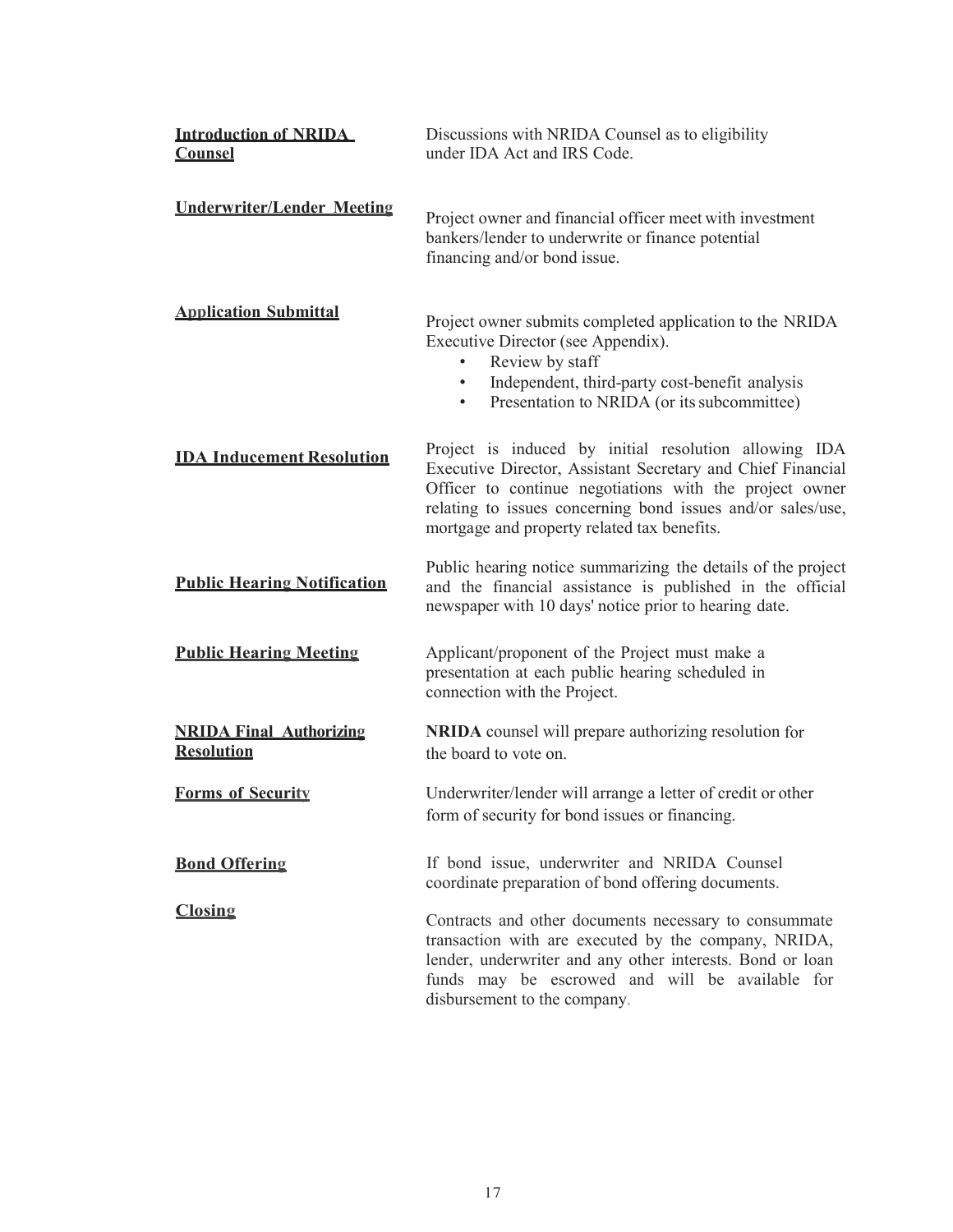## **Schedule A**

# **New Rochelle PILOT Policy Uniform Tax Exemption Policy**

|                | <b>RESIDENTIAL - % ABATEMENT</b> |             |          |  |  |
|----------------|----------------------------------|-------------|----------|--|--|
| Year of TCO    | 20 Years                         | 10 Years    | 485(b)   |  |  |
|                | Maximum                          | Scaled down | On-going |  |  |
|                | Benefit                          |             | benefit  |  |  |
| $\mathbf 1$    | 90%                              | 100%        | 50%      |  |  |
| $\overline{2}$ | 70%                              | 100%        | 45%      |  |  |
| 3              | 50%                              | 55%         | 40%      |  |  |
| 4              | 50%                              | 48%         | 35%      |  |  |
| 5              | 50%                              | 41%         | 30%      |  |  |
| 6              | 50%                              | 34%         | 25%      |  |  |
| $\overline{7}$ | 50%                              | 28%         | 20%      |  |  |
| 8              | 50%                              | 21%         | 15%      |  |  |
| 9              | 50%                              | 14%         | 10%      |  |  |
| 10             | 50%                              | 7%          | 5%       |  |  |
| 11             | 50%                              | 0%          | 0%       |  |  |
| 12             | 45%                              | 0%          | 0%       |  |  |
| 13             | 40%                              | 0%          | 0%       |  |  |
| 14             | 35%                              | 0%          | 0%       |  |  |
| 15             | 30%                              | 0%          | 0%       |  |  |
| 16             | 25%                              | 0%          | 0%       |  |  |
| 17             | 20%                              | 0%          | 0%       |  |  |
| 18             | 15%                              | 0%          | 0%       |  |  |
| 19             | 10%                              | 0%          | 0%       |  |  |
| 20             | 5%                               | 0%          | 0%       |  |  |